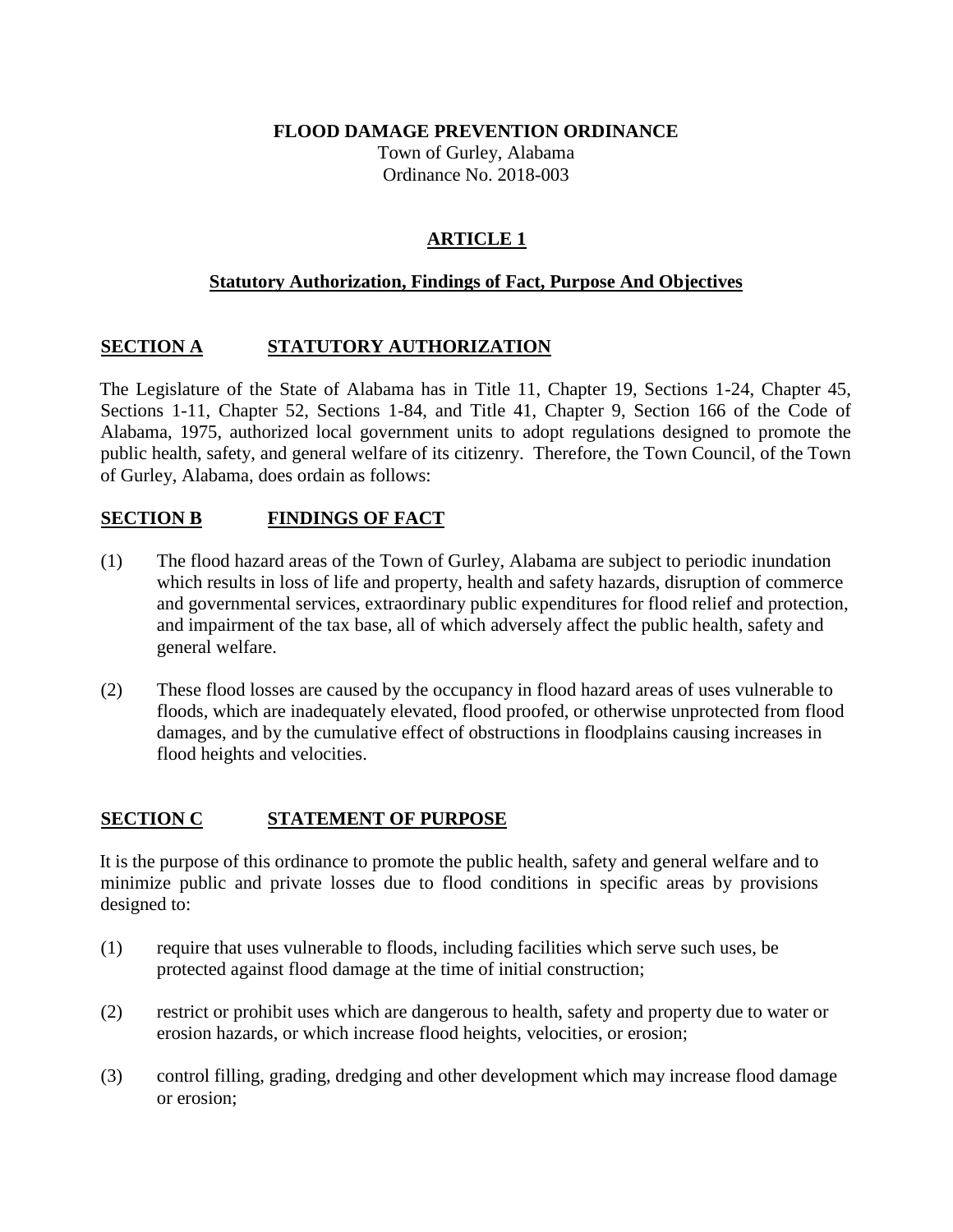- (4) prevent or regulate the construction of flood barriers which will unnaturally divert flood waters or which may increase flood hazards to other lands; and
- (5) control the alteration of natural floodplains, stream channels, and natural protective barriers which are involved in the accommodation of flood waters.

## **SECTION D OBJECTIVES**

The objectives of this ordinance are:

- (1) to protect human life and health;
- (2) to minimize damage to public facilities and utilities such as water and gas mains, electric, telephone and sewer lines, streets and bridges located in floodplains;
- (3) to help maintain a stable tax base by providing for the sound use and development of flood prone areas in such a manner as to minimize flood blight areas,
- (4) to minimize expenditure of public money for costly flood control projects;
- (5) to minimize the need for rescue and relief efforts associated with flooding and generally undertaken at the expense of the general public;
- (6) to minimize prolonged business interruptions, and
- (7) to ensure that potential home buyers are notified that property is in a flood area.

# **ARTICLE 2 GENERAL PROVISIONS**

### **SECTION A LANDS TO WHICH THIS ORDINANCE APPLIES**

This ordinance shall apply to all Areas of Special Flood Hazard within the jurisdiction of the Town of Gurley, Alabama.

### **SECTION B BASIS FOR AREA OF SPECIAL FLOOD HAZARD**

The Areas of Special Flood Hazard identified by the Federal Emergency Management Agency in its current **Flood Insurance Study (FIS),** and accompanying maps and other supporting data **and any revision thereto**, are adopted by reference and declared a part of this ordinance. For those land areas acquired by a municipality through annexation, the current effective FIS and data for that county are hereby adopted by reference. Areas of Special Flood Hazard may also include those areas known to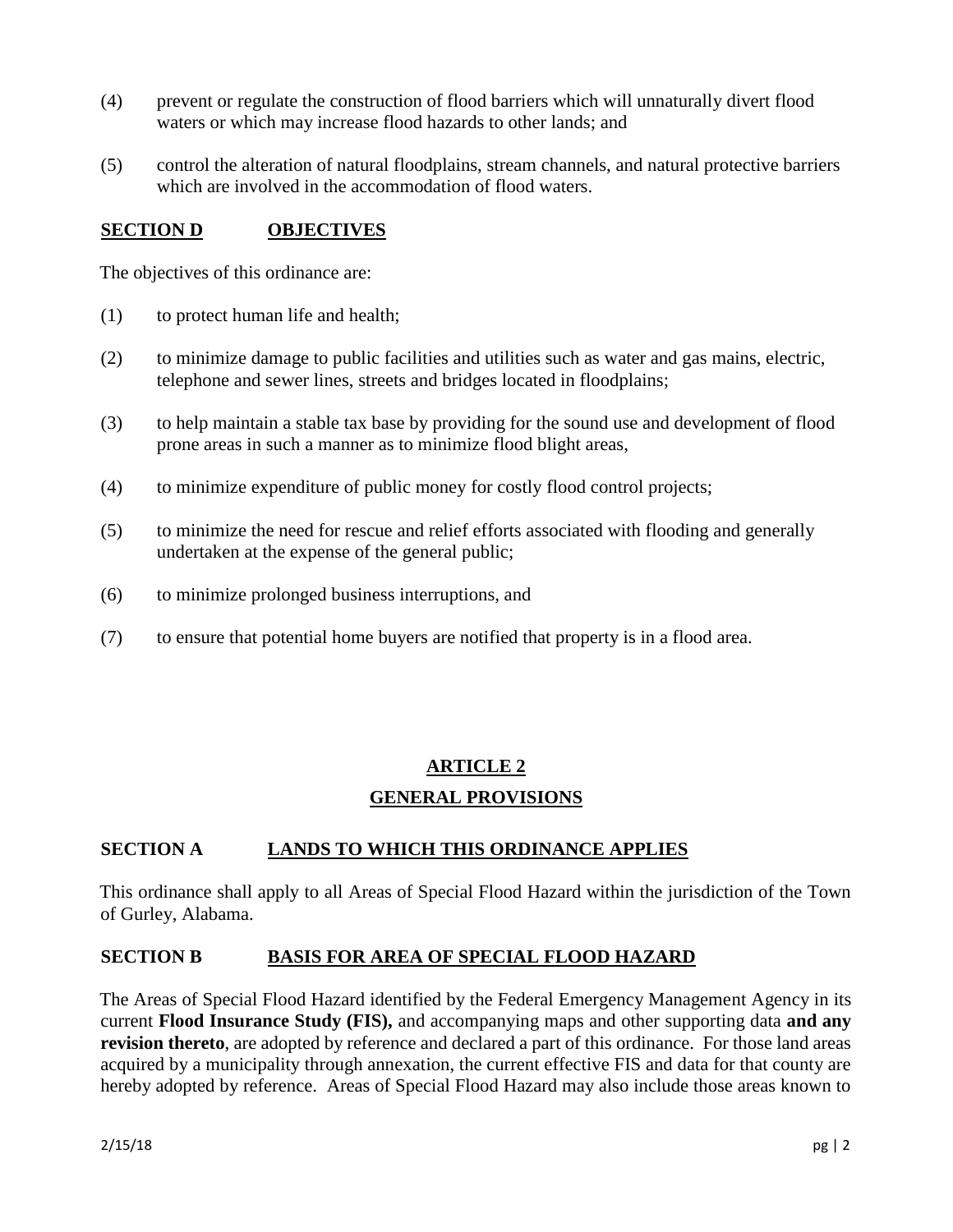have flooded historically or defined through standard engineering analysis by governmental agencies or private parties but not yet incorporated in the FIS.

*When Preliminary Flood Insurance Studies and Flood Insurance Rate Maps have been provided by FEMA to the Town of Gurley:* 

- *(1) Prior to the issuance of a Letter of Final Determination (LFD) by FEMA, the use of the preliminary flood hazard data shall only be required where no base flood elevations and/or floodway areas exist or where the preliminary base flood elevations or floodway area exceed the base flood elevations and/or floodway widths in the effective flood hazard data provided by FEMA. Such preliminary data may be subject to revision through valid appeals.*
- *(2) Upon the issuance of a Letter of Final Determination (LFD) by FEMA, the revised flood hazard data shall be used and replace all previously effective flood hazard data provided by FEMA for the purposes of administrating these regulations.*

*Where adopted regulatory standards conflict, the more stringent base flood elevation shall prevail. Preliminary FIS data may be subject to change by a valid appeal.* 

# **SECTION C: ESTABLISHMENT OF A FLOODPLAIN DEVELOPMENT PERMIT**

A Development Permit shall be required in conformance with the provisions of this ordinance PRIOR to the commencement of any development activities in identified areas of special flood hazard and **community flood hazard areas** within the community.

### **SECTION D. COMPLIANCE**

No structure or land shall hereafter be located, extended, converted or altered without **full compliance** with the terms of this ordinance and other applicable regulations.

### **SECTION E. ABROGATION AND GREATER RESTRICTIONS**

This ordinance is not intended to repeal, abrogate, or impair any existing ordinance, easements, covenants, or deed restrictions. However, where this ordinance and another conflict or overlap, whichever imposes the more stringent restrictions shall prevail.

### **SECTION F. INTERPRETATION**

In the interpretation and application of this ordinance all provisions shall be: (1) considered as minimum requirements; (2) liberally construed in favor of the governing body, and; (3) deemed neither to limit nor repeal any other powers granted under state statutes.

### **SECTION G. WARNING AND DISCLAIMER OF LIABILITY**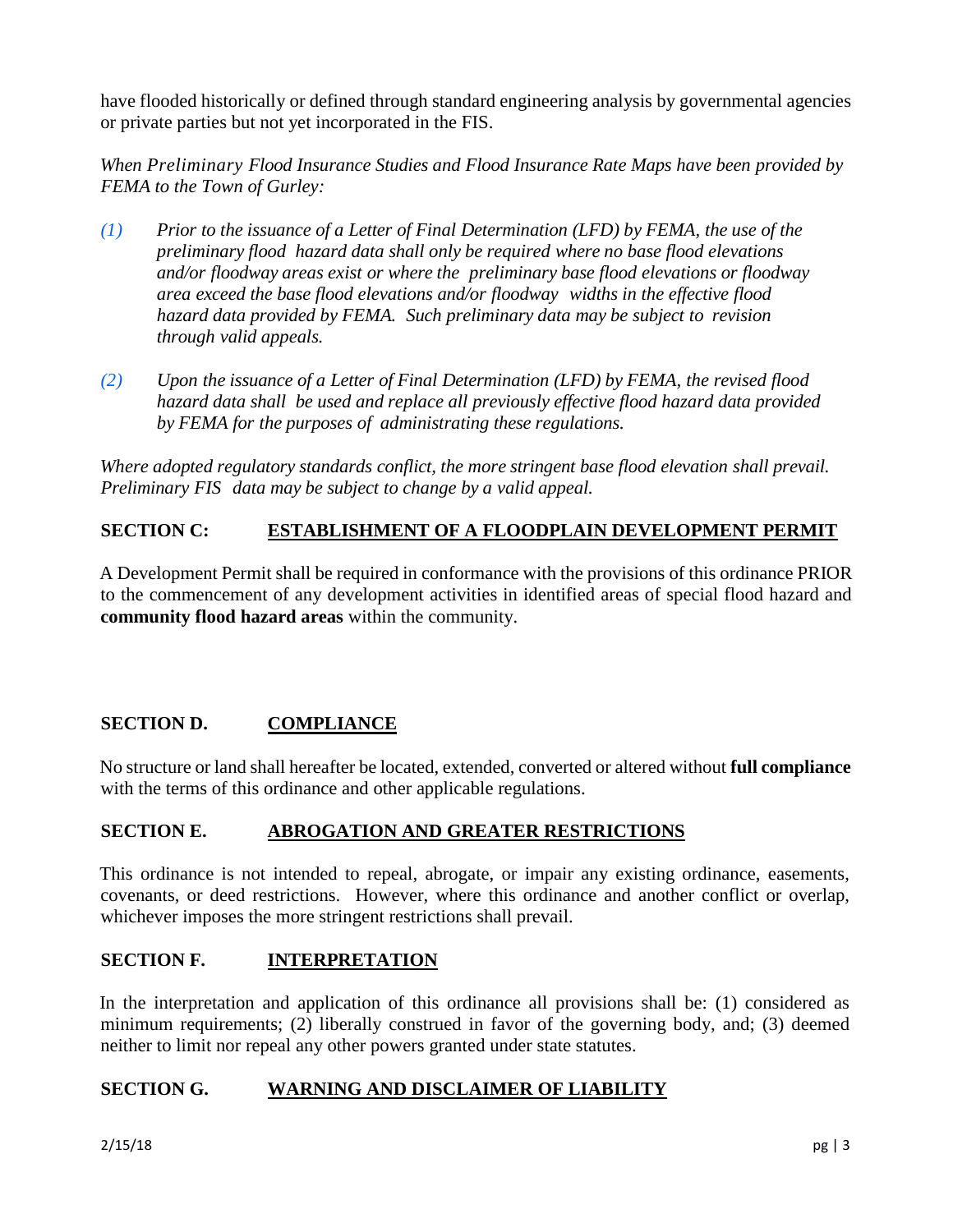The degree of flood protection required by this ordinance is considered reasonable for regulatory purposes and is based on scientific and engineering considerations. Larger floods can and will occur; flood heights may be increased by man-made or natural causes. This ordinance does not imply that land outside the Areas of Special Flood Hazard or uses permitted within such areas will be free from flooding or flood damages. This ordinance shall not create liability on the part of the Town of Gurley or by any officer or employee thereof for any flood damages that result from reliance on this ordinance or any administrative decision lawfully made thereunder.

# **SECTION H. PENALTIES FOR VIOLATION**

- (1) Notice of Violation. If the community determines that an applicant or other responsible person has failed to comply with the terms and conditions of a permit, or the provisions of this ordinance, it shall issue a written notice of violation, by certified return receipt mail, to such applicant or other responsible person. Where the person is engaged in activity covered by this ordinance without having first secured a permit, the notice shall be served on the owner or the responsible person in charge of the activity being conducted on the site. The notice of violation shall contain:
	- (a) The name and address of the owner or the applicant or the responsible person;
	- (b) The address or other description of the site upon which the violation is occurring;
	- (c) A statement specifying the nature of the violation;
	- (d) A description of the remedial measures necessary to bring the action or inaction into compliance with the permit or this ordinance and the date for the completion of such remedial action;
	- (e) A statement of the penalty or penalties that may be assessed against the person to whom the notice of violation is directed, and;
	- (f) A statement that the determination of violation may be appealed to the community by filing a written notice of appeal within thirty days after the notice of violation, except, that in the event the violation constitutes an immediate danger to public health or public safety, 24-hour notice shall be sufficient.
- (2) Additional Enforcement Actions. If the remedial measures described in the Notice of Violation have not been completed by the date set forth for such completion in the Notice of Violation, any one or more of the following enforcement actions may be enacted against the person to whom the Notice of Violation was directed. Before taking any of the following actions or imposing any of the following penalties, the Town of Gurley shall first notify the applicant or other responsible person in writing of its intended action. The Town of Gurley shall provide reasonable opportunity, of not less than ten days (except, that in the event the violation constitutes an immediate danger to public health or public safety, 24-hour notice shall be sufficient) to cure such violation. In the event the applicant or other responsible person fails to cure such violation after such notice and cure period, the Town of Gurley may take or impose any one or more of the following enforcement actions or penalties:
	- (a) Stop Work Order: The community may issue a stop work order, which shall be served on the applicant or other responsible person. The stop work order shall remain in effect -until the applicant or other responsible person has taken the remedial measures set forth in the notice of violation or has otherwise cured the violation or violations described therein, provided the stop work order may be withdrawn or modified to enable the applicant or other responsible person to take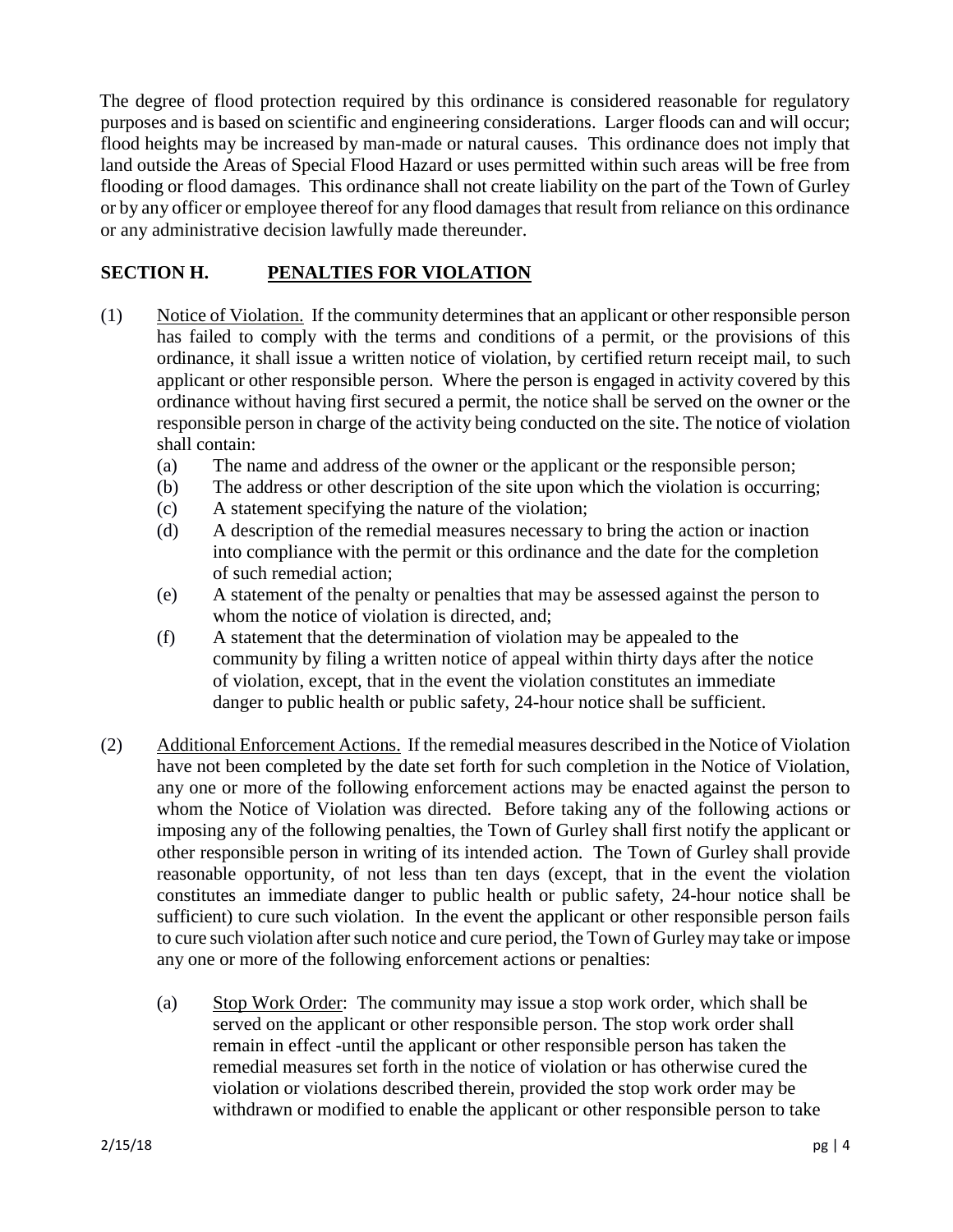the necessary remedial measures to cure such violation or violations.

- (b) Termination of water service and/or withhold or revoke Certificate of Occupancy: The community may terminate utilities and/or refuse to issue and/or revoke a certificate of occupancy for the building or other improvements and/or repairs conducted or being conducted on the site until the applicant or other responsible person has taken the remedial measures set forth in the notice of violation or has otherwise cured the violation or violations described therein.
- (c) Suspension, revocation, or modifications of permit: The community may suspend, revoke, or modify the permit authorizing the development project. A suspended, revoked, or modified permit may be reinstated after the applicant or other responsible person has taken the remedial measures set forth in the notice of violation or has otherwise cured the violations described therein, provided such permit may be reinstated (upon such conditions as the community may deem necessary) to enable the applicant or other responsible person to take the necessary remedial measures to cure such violations.
- (d) Civil penalties: Violation of the provisions of this ordinance or failure to comply with any of its requirements, including violation of conditions and safeguards established in connection with grants of variance or special exceptions shall constitute a misdemeanor. Any person who violates this ordinance or fails to comply with any of its requirements shall, upon conviction thereof, be fined not more than \$500.00 or imprisoned for not more than 30 days, or both, and in addition, shall pay all costs and expenses involved in the case: Each day such violation continues shall be considered a separate offense. Nothing herein contained shall prevent the Town of Gurley from taking such other lawful actions as is necessary to prevent or remedy any violation.
- (e) Section 1316 Declaration: Section 1316 of the National Flood Insurance Act authorizes FEMA to deny flood insurance to a property declared by the State, County, or Municipal government to be in violation of the local floodplain management ordinance. A Section 1316 declaration shall be used when all other legal means to remedy a violation have been exhausted and the structure is noncompliant. Once invoked, the property's flood insurance coverage will be terminated and no new or renewal policy can be issued; no flood insurance claim can be paid on any policy on the property, and disaster assistance will be denied.

The declaration must be in writing (letter or citation), from the community to the property owner and the applicable FEMA Regional Office, and must contain the following items:

- i. The name(s) of the property owner(s) and address or legal description of the property sufficient to confirm its identity and location;
- ii. A clear and unequivocal declaration that the property is in violation of a cited State or local law, regulation or ordinance;
- iii. A clear statement that the public body making the declaration has authority to do so and a citation to that authority;
- iv. Evidence that the property owner has been provided notice of the violation and the prospective denial of insurance; and
- v. A clear statement that the declaration is being submitted pursuant to section 1316 of the National Flood Insurance Act of 1968, as amended.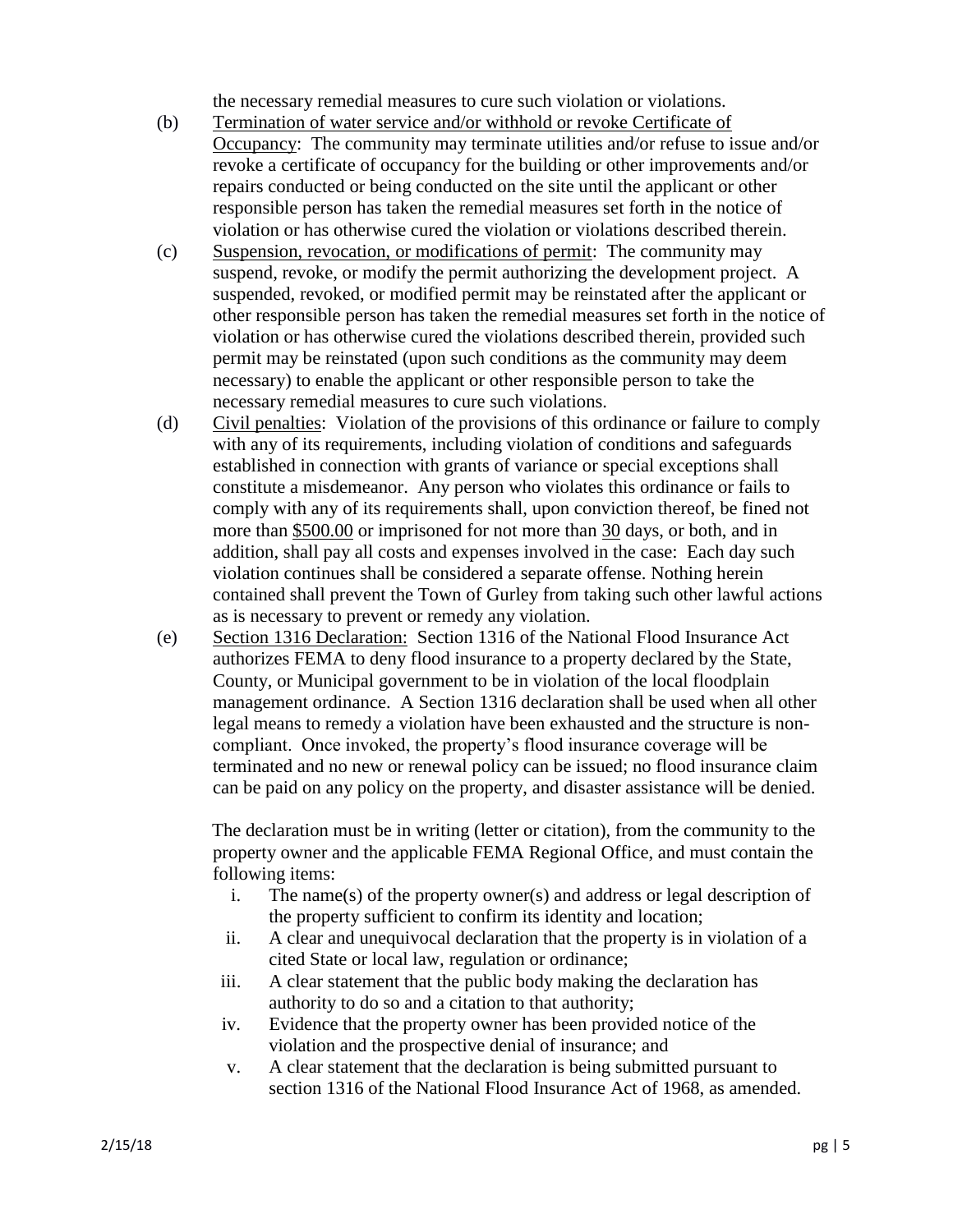If a structure that has received a Section 1316 declaration is made compliant with the community's floodplain management ordinance, then the Section 1316 declaration can be rescinded by the community and flood insurance eligibility restored.

(3) Administrative appeal; judicial review. Any person receiving a Notice of Violation may appeal the determination of the community, including but not limited to the issuance of a stop work order, the assessment of an administratively-imposed monetary penalty, the suspension, revocation, modification, or grant with condition of a permit by the community upon finding that the holder is in violation of permit conditions, or that the holder is in violation of any applicable ordinance or any of the community's rules and regulations, or the issuance of a notice of bond forfeiture.

The Notice of Appeal must be in writing and must be received within ten days from the date of the Notice of Violation. A hearing on the appeal shall take place within thirty days from the date of receipt of the Notice of Appeal by the Floodplain Administrator.

- (4) All appeals shall be heard and decided by the Town of Gurley Board of Adjustments and Appeals. The Board of Adjustments and Appeals shall have the power to affirm, modify, or reject the original penalty, including the right to increase or decrease the amount of any monetary penalty and the right to add or delete remedial actions required for correction of the violation and compliance with the community's flood damage prevention ordinance, and any other applicable local, state, or federal requirements. The decision of the Board shall be final.
- (5) A judicial review can be requested by any person aggrieved by a decision or order of the Board of Adjustments and Appeals, after exhausting his/her administrative remedies. They shall have the right to appeal de novo to the Madison County Probate Court.

# **SECTION I. SAVINGS CLAUSE**

If any section, subsection, sentence, clause, phrase, or word of this ordinance is for any reason held to be non-compliant with 44 Code of Federal Regulation 59-78, such decision shall not affect the validity of the remaining portions of this ordinance.

# **ARTICLE 3 ADMINISTRATION**

### **SECTION A DESIGNATION OF FLOODPLAIN ADMINISTRATOR**

The Town Administrator, or his designee, is hereby appointed to administer and implement the provisions of this ordinance.

### **SECTION B PERMIT PROCEDURES**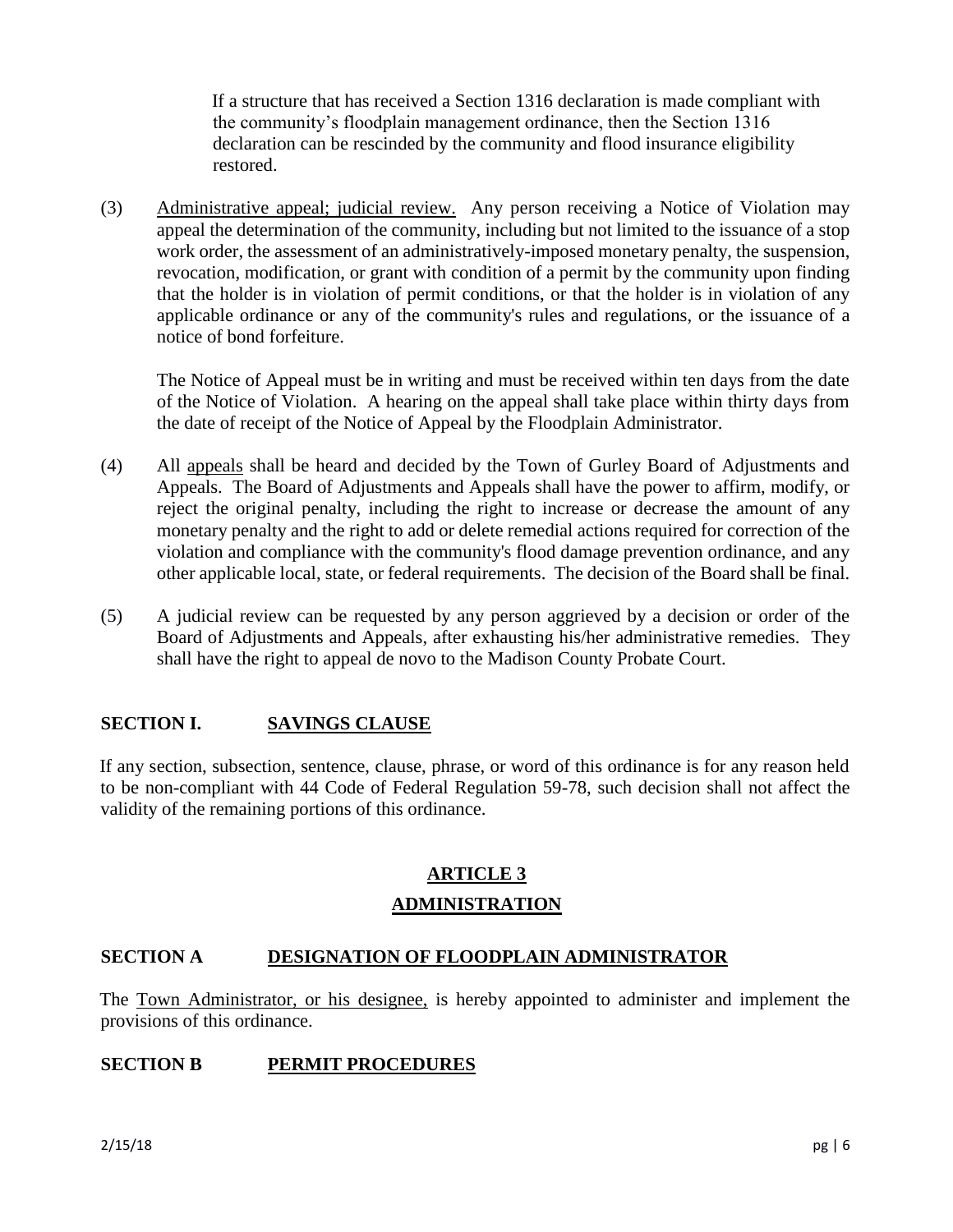Application for a Development Permit shall be made to the Floodplain Administrator on forms furnished by the community **PRIOR** to any development activities, and may include, but not be limited to, the following: Plans in duplicate drawn to scale showing the elevations of the area in question and the nature, location, dimensions, of existing or proposed structures, fill placement, storage of materials or equipment, and drainage facilities.

Specifically, the following information is required:

### (1) Application Stage

- (a) Elevation in relation to mean sea level (or highest adjacent grade) of the regulatory lowest floor level, including basement, of all proposed structures;
- (b) Elevation in relation to mean sea level to which any non-residential structure will be flood proofed;
- (c) Design certification from a registered professional engineer or architect that any proposed non-residential flood-proofed structure will meet the flood-proofing criteria of Article 4, Sections B(2) and E(2);
- (d) Description of the extent to which any watercourse will be altered or relocated as a result of a proposed development, and;

### (2) Construction Stage

For all new construction and substantial improvements, the permit holder shall provide to the Floodplain Administrator an as-built certification of the regulatory floor elevation or flood-proofing level **using appropriate FEMA elevation or floodproofing certificate** immediately after the lowest floor or flood proofing is completed. When flood proofing is utilized for non-residential structures, said certification shall be prepared by or under the direct supervision of a professional engineer or architect and certified by same.

**Any work undertaken prior to submission of these certifications shall be at the permit holder's risk.** The Floodplain Administrator shall review the above referenced certification data submitted. Deficiencies detected by such review shall be corrected by the permit holder immediately and prior to further progressive work being allowed to proceed. Failure to submit certification or failure to make said corrections required hereby, shall be cause to issue a stop-work order for the project.

*In any lot or lots/areas that will be or have been removed from the special flood hazard area utilizing a Letter of Map Revision Based on Fill (LOMR-F), the top of fill level must meet the community's freeboard elevation at that location. If the top of fill level is below the freeboard elevation, all new structures, additions to existing buildings or substantial improvement must meet the required community freeboard elevation.* 

### (3) Finished Construction

Upon completion of construction, a FEMA elevation certificate which depicts all finished construction elevations is required to be submitted to the Floodplain Administrator. If the project includes a floodproofing measure, a FEMA floodproofing or certificate is required to be submitted by the permit holder to the Floodplain Administrator.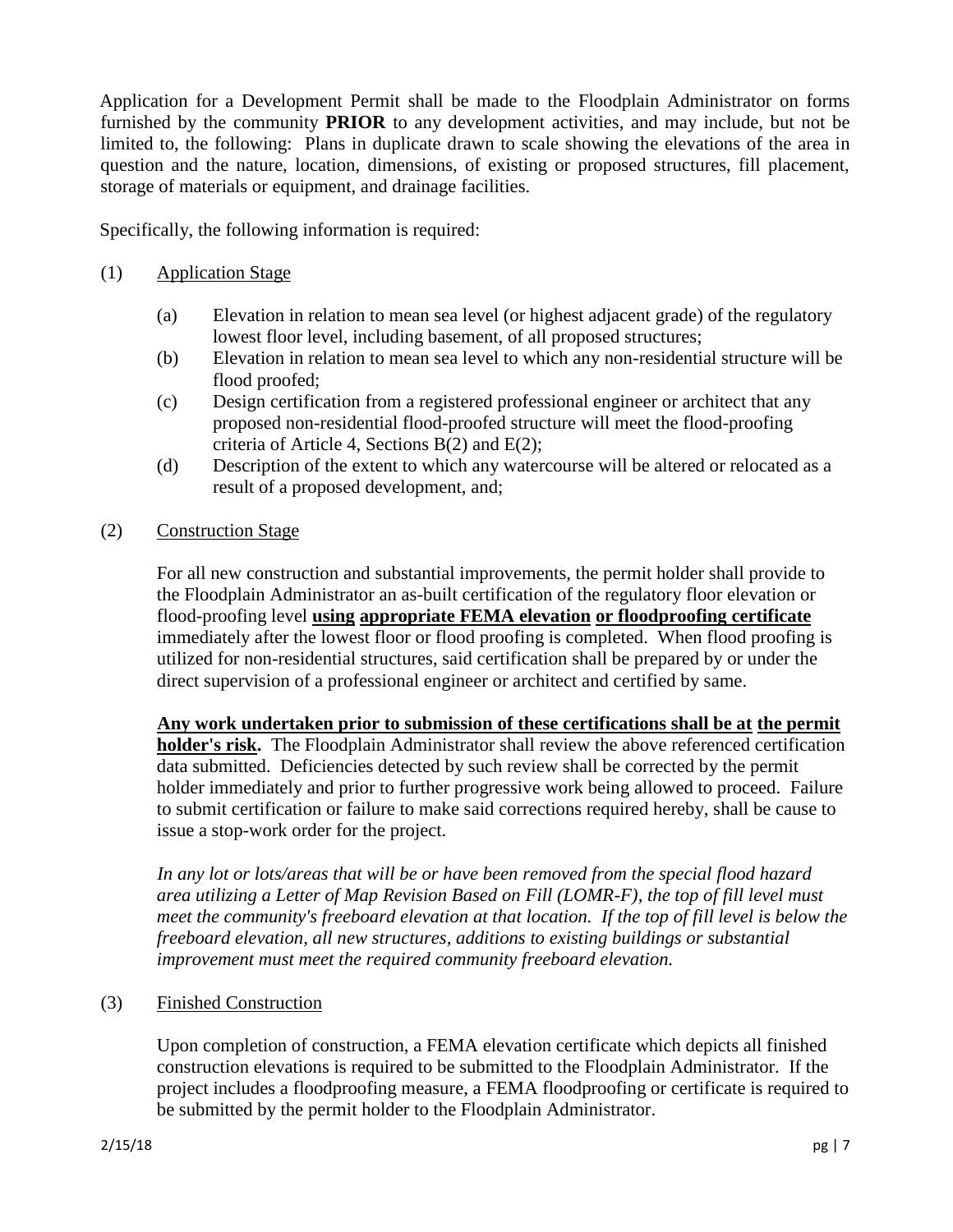- (a) A registered professional engineer or architect shall develop or review the structural design, specifications, and plans for the construction.
- (b) A registered professional engineer or architect shall certify that the design and methods of construction to be used are in accordance with accepted standards of practice for meeting the following criteria:
	- The bottom of the lowest horizontal structural member of the lowest floor (excluding the pilings or columns) is elevated to or above the Base Flood Elevation (BFE); and
	- The pile or column foundation and structure attached thereto is anchored to resist flotation, collapse, and lateral movement due to the effects of wind and water loads acting simultaneously on all building components. Use ASCE 7-10, Minimum Design Loads for Buildings and Other Structures, for guidance.
- (c) The space below the lowest floor must be free of obstructions (e.g., building element, equipment, or other fixed objects that can transfer flood loads to the foundation, or that can cause floodwaters or waves to be deflected into the building), or must be constructed with non-supporting breakaway walls, open lattice, or insect screening.

# **SECTION C DUTIES AND RESPONSIBILITIES OF THE ADMINISTRATOR**

Duties of the Floodplain Administrator shall include, but shall not be limited to:

- (1) Review all development permits to assure that the permit requirements of this ordinance have been satisfied; and assure that development sites are reasonably safe from flooding.
- (2) Review copies of all necessary permits from governmental agencies from which approval is required by Federal or State law, including section 404 of the Federal Water Pollution Control Act Amendments of 1972, 33 U.S.C. 1334. Maintain such permits permanently with floodplain development permit file.
- (3) When Base Flood Elevation data or floodway data have not been provided in accordance with Article 2, Section B then the Floodplain Administrator shall obtain, review and reasonably utilize any base flood elevation and floodway data available from a Federal, State, or other sources in order to administer the provisions of Article 4.
- (4) Verify and record the actual elevation in relation to mean sea level (or highest adjacent grade) of the regulatory floor level, including basement, of all new construction or substantially improved structures in accordance with Article 3, Section B.
- (5) Verify and record the actual elevation, in relation to mean sea level to which any new or substantially improved structures have been flood-proofed, in accordance with Article 4, Sections  $B(2)$  and  $E(2)$ .
- (6) When flood proofing is utilized for a structure, the Floodplain Administrator shall obtain certification of design criteria from a registered professional engineer or architect in accordance with Article 3, Section  $B(1)(c)$  and Article 4, Section  $B(2)$  or  $E(2)$ .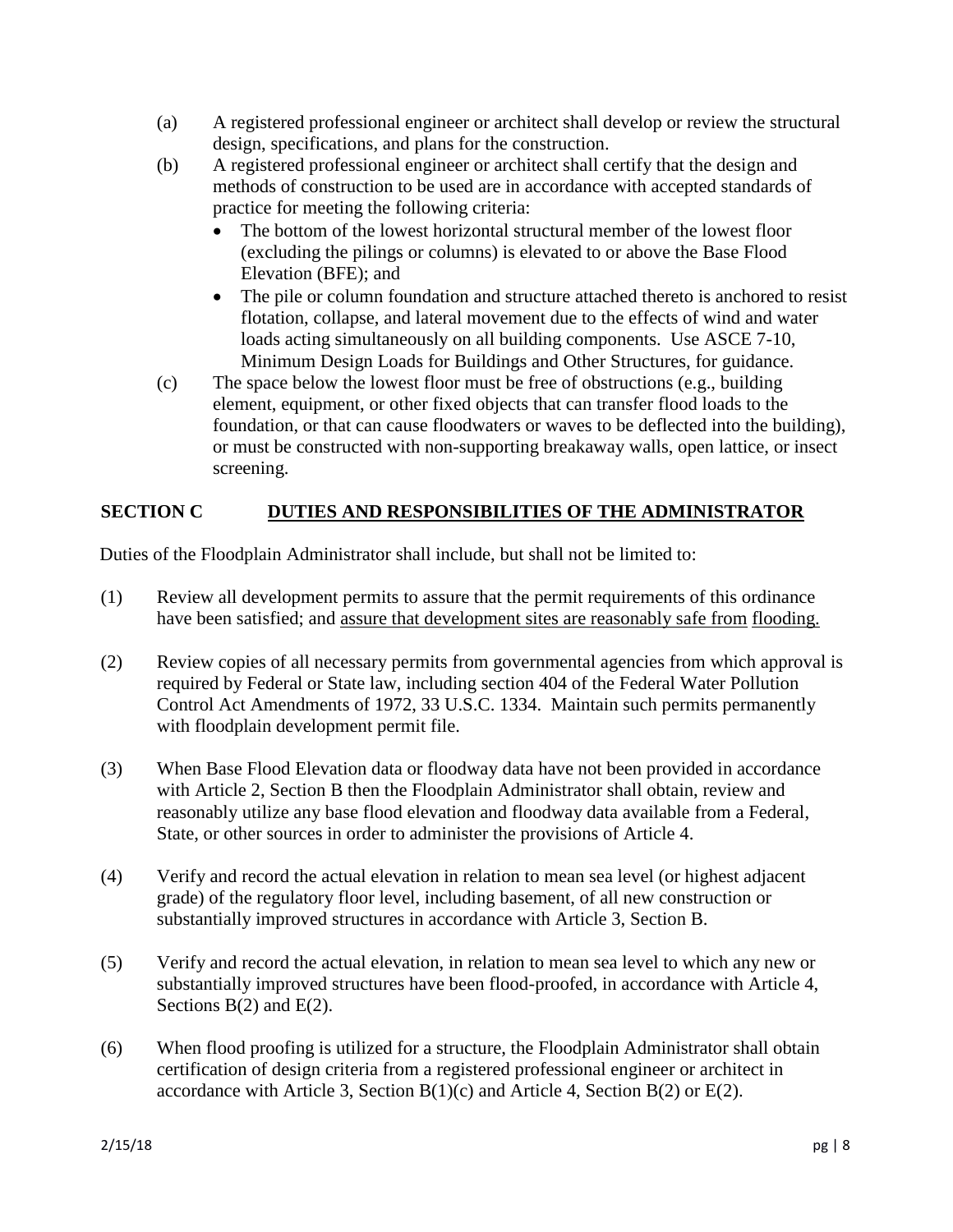- (7) Notify adjacent communities and the Alabama Department of Natural Resources prior to any alteration or relocation of a watercourse and submit evidence of such notification to the Federal Emergency Management Agency (FEMA), and the Alabama Department of Economic and Community Affairs/Office of Water Resources/NFIP State Coordinator's Office.
- (8) For any altered or relocated watercourse, submit engineering data/analysis within six (6) months to FEMA and State to ensure accuracy of community flood maps through the Letter of Map Revision process. Assure flood carrying capacity of any altered or relocated watercourse is maintained.
- (9) Where interpretation is needed as to the exact location of boundaries of the Areas of Special Flood Hazard (for example, where there appears to be a conflict between a mapped boundary and actual field conditions) the Floodplain Administrator shall make the necessary interpretation. Any person contesting the location of the boundary shall be given a reasonable opportunity to appeal the interpretation as provided in this Ordinance.
- (10) All records pertaining to the provisions of this ordinance shall be maintained in the office of the Floodplain Administrator and shall be open for public inspection.
- (11) *In addition, the Floodplain Administrator and his or her designated staff is hereby authorized and directed to enforce the provisions of this ordinance. The Administrator is further authorized to render interpretations of this ordinance, which are consistent with its spirit and purpose.*
	- *(a) Right of Entry*
		- *i. Whenever necessary to make an inspection to enforce any of the provisions of this ordinance, or whenever the Administrator has reasonable cause to believe that there exists in any building or upon any premises any condition or ordinance violation which makes such building, structure or premises unsafe, dangerous or hazardous, the Administrator may enter such building, structure or premises at all reasonable times to inspect the same or perform any duty imposed upon the Administrator by this ordinance.*
		- *ii. If such building or premises are occupied, the Administrator shall first present proper credentials and request entry. If such building, structure, or premises are unoccupied, he shall first make a reasonable effort to locate the owner or other persons having charge or control of such building or premises.*
		- *iii. If entry is refused, the Administrator shall have recourse to every remedy provided by law to secure entry.*
		- *iv. When the Administrator shall have first obtained a proper inspection warrant or other remedy provided by law to secure entry, no owner or occupant or any other persons having charge, care or control of any building, structure, or premises shall fail or neglect, after proper request is made as herein provided, to promptly permit entry therein by the Administrator for the purpose of inspection and examination pursuant to this ordinance.*
	- *(b) Stop Work Orders*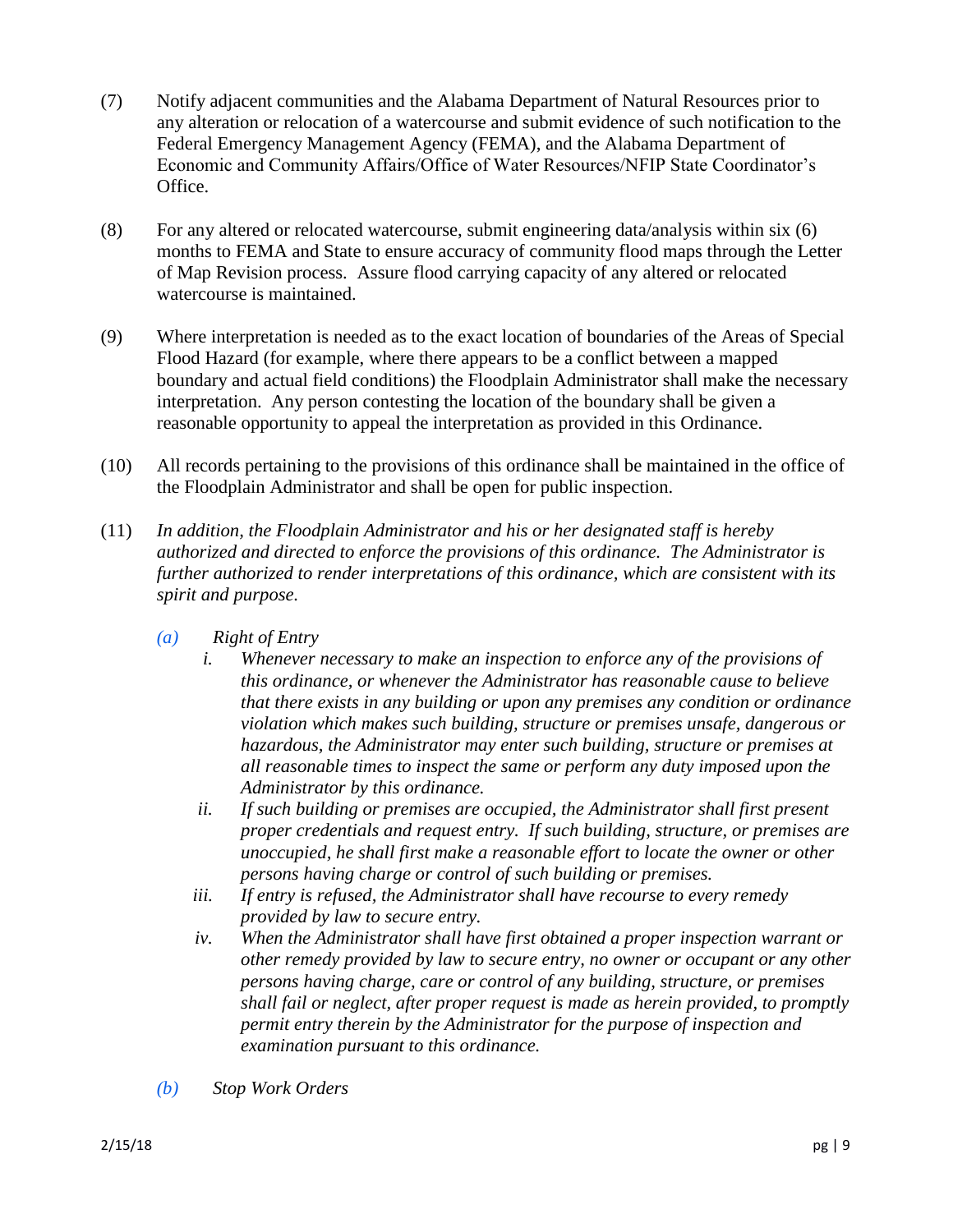- *i. Upon notice from the Administrator, work on any building, structure or premises that is being performed contrary to the provisions of this ordinance shall immediately cease.*
- *ii. Such notice shall be in writing and shall be given to the owner of the property, or to his or her agent, or to the person doing the work, and shall state the conditions under which work may be resumed.*
- *(c) Revocation of Permits*
	- *i. The Administrator may revoke a permit or approval, issued under the provisions of this ordinance, in case there has been any false statement or misrepresentation as to the material fact in the application or plans on which the permit or approval was based.*
	- ii. *The Administrator may revoke a permit upon determination that the construction, erection, alteration, repair, moving, demolition, installation, or replacement of the structure for which the permit was issued is in violation of, or not in conformity with, the provisions of this ordinance.*

### **ARTICLE 4**

# **PROVISIONS FOR FLOOD HAZARD REDUCTION**

### **SECTION A GENERAL STANDARDS**

In ALL Areas of Special Flood Hazard the following provisions are required:

- (1) Require copies of all necessary permits from governmental agencies from which approval is required by Federal or State law, including section 404 of the Federal Water Pollution Control Act Amendments of 1972, 33 U.S.C. 1334. Maintain such permits be on file.
- (2) New construction and substantial improvements of existing structures shall be anchored to prevent flotation, collapse and lateral movement of the structure.
- (3) New construction and substantial improvements of existing structures shall be constructed with materials and utility equipment resistant to flood damage.
- (4) New construction and substantial improvements of existing structures shall be constructed by methods and practices that minimize flood damage:
	- (a) All subdivision proposals shall be consistent with the need to minimize flood damage;
	- (b) All subdivision proposals shall have public utilities and facilities such as sewer, gas, electrical and water systems located and constructed to minimize flood damage;
	- (c) All subdivision proposals shall have adequate drainage provided to reduce exposure to flood hazards.
- (5) All heating and air conditioning equipment and components, all electrical, ventilation, plumbing, and other service facilities shall be designed and/or located so as to prevent water from entering or accumulating within the components during conditions of flooding.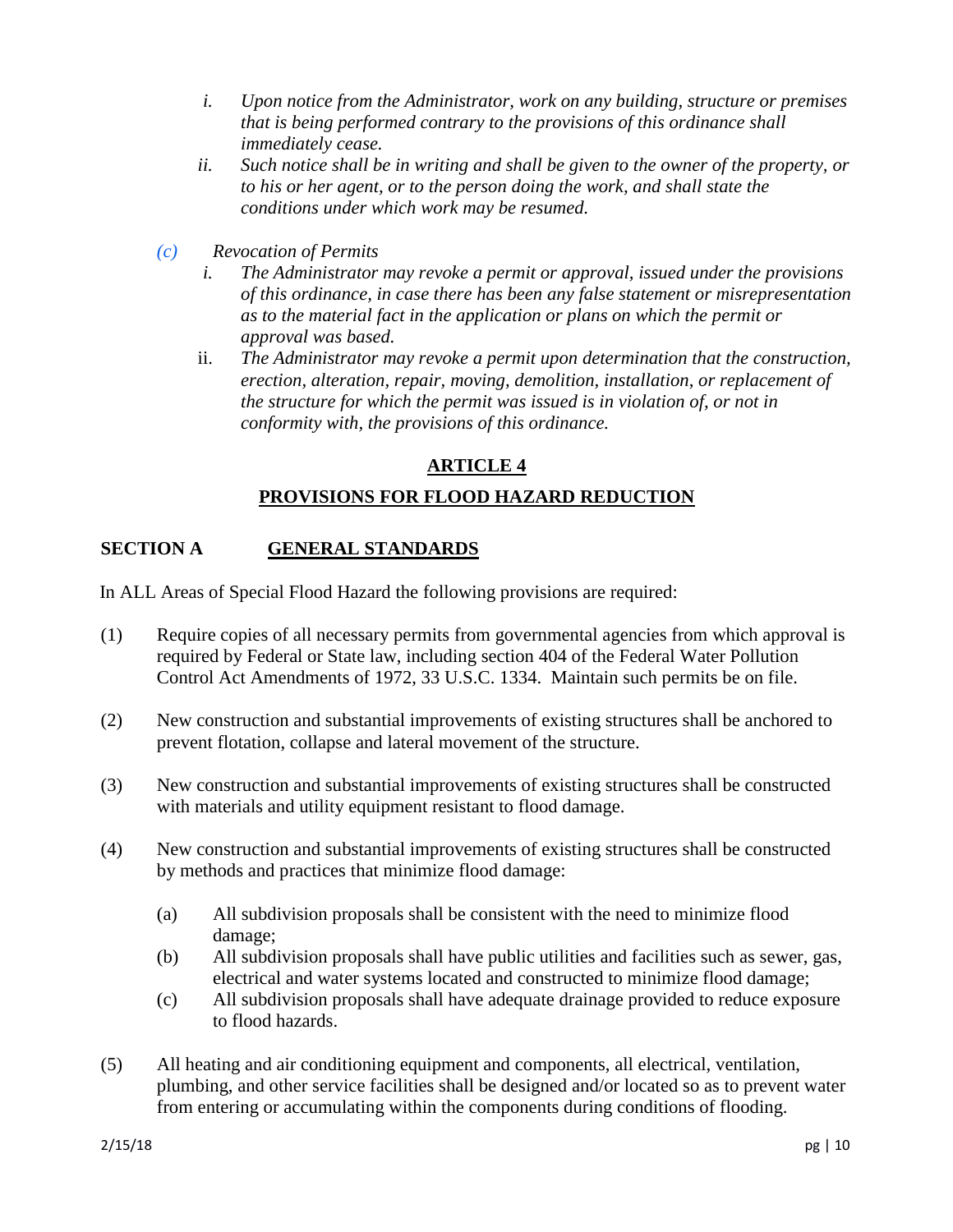- (6) Manufactured homes shall be anchored to prevent flotation, collapse, and lateral movement. Methods of anchoring may include, but are not limited to, use of over-the-top or frame ties to ground anchors. This standard shall be in addition to and consistent with applicable State requirements for resisting wind forces.
- (7) New and replacement water supply systems shall be designed to minimize or eliminate infiltration of flood waters into the system.
- (8) New and replacement sanitary sewage systems shall be designed to minimize or eliminate infiltration of flood waters into the systems and discharges from the systems into flood waters.
- (9) On-site waste disposal systems shall be located and constructed to avoid impairment to them or contamination from them during flooding.
- (10) Any alteration, repair, reconstruction or improvement to a structure which is not compliant with the provisions of this ordinance, shall be undertaken only if the non- conformity is not furthered, extended or replaced.
- (11) Proposed new construction and substantial improvements that are partially located in an area of special flood hazard shall have the entire structure meet the standards for new construction.
- (12) Proposed new construction and substantial improvements that are located in multiple flood hazard risk zones or in a flood hazard risk zone with multiple base flood elevations shall have the entire structure meet the standards for the most hazardous flood hazard risk zone and the highest base flood elevation.

# **SECTION B SPECIFIC STANDARDS**

In ALL Areas of Special Flood Hazard designated as A1-30, AE, AH, A (with engineered or estimated base flood elevation), the following provisions are required:

- (1) Residential and Non-residential Structures Where base flood elevation data is available, new construction and substantial improvement of any structure or manufactured home **shall have the lowest floor, including basement, elevated no lower than one foot above the base flood elevation.** Should solid foundation perimeter walls be used to elevate a structure, openings sufficient to facilitate the unimpeded movements of flood waters shall be provided in accordance with standards of Article 4, Section A(5).
- (2) Non-Residential Structures New construction and substantial improvement of any nonresidential structure located in A1-30, AE, or AH zones, may be floodproofed in lieu of elevation. **The structure, together with attendant utility and sanitary facilities, must be designed to be water tight to one (1) foot above the base flood elevation,** with walls substantially impermeable to the passage of water, and structural components having the capability of resisting hydrostatic and hydrodynamic loads and the effect of buoyancy. A registered professional engineer or architect shall certify that the design and methods of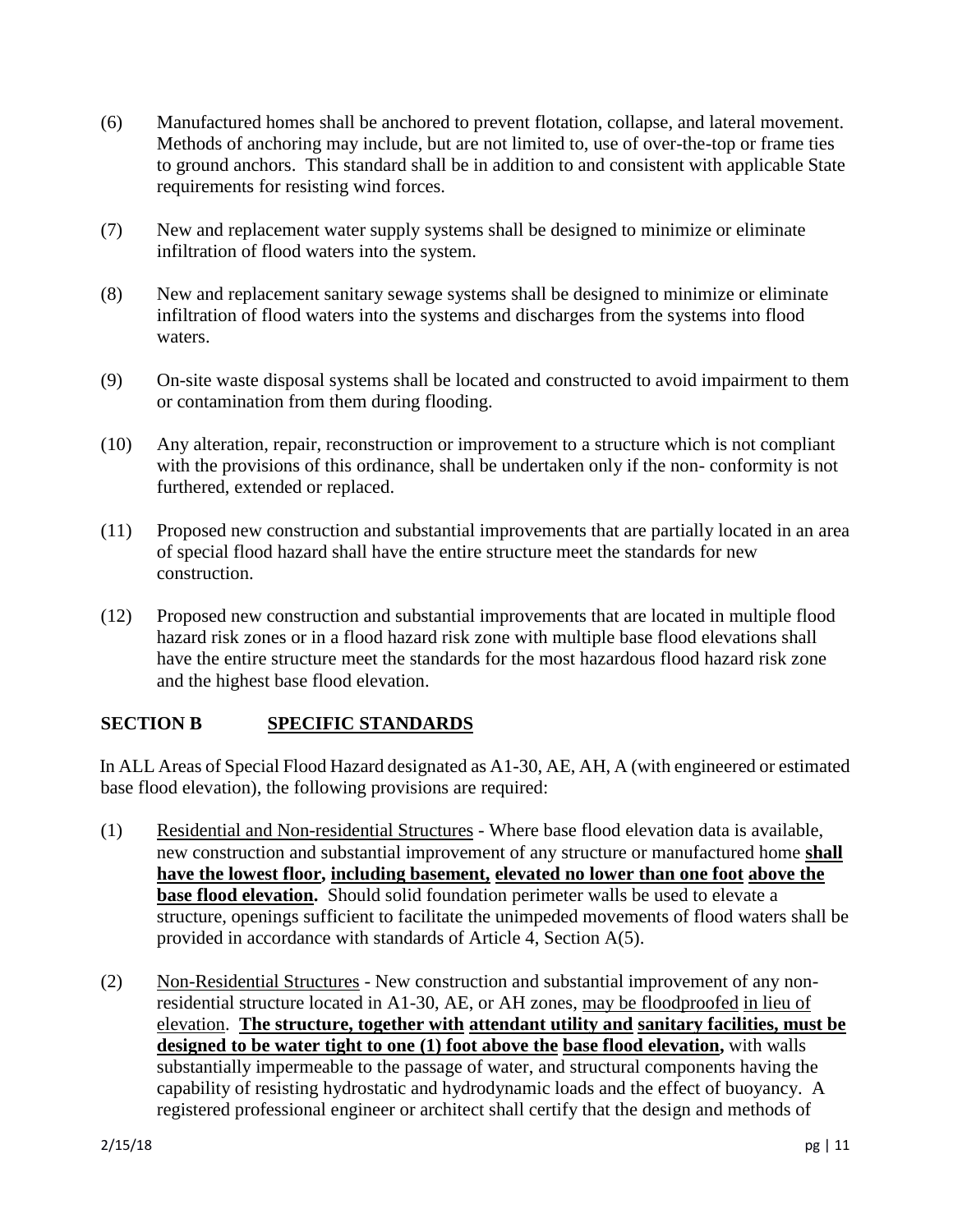construction are in accordance with accepted standards of practice for meeting the provisions above, and shall provide such certification to the official as set forth above and in Article 3, Section C(6).

*Dry floodproofing is allowed only where flood velocities are less than or equal to five feet per second. A registered professional engineer or architect shall certify that the standards of this subsection are satisfied. A Flood Emergency Operation Plan and an Inspection and Maintenance Plan must be provided by the design professional for the building. Such certification shall be provided to the Floodplain Administrator.* 

- (3) Enclosures for Elevated Buildings All new construction and substantial improvements of existing structures that include **ANY fully enclosed area** below the base flood elevation, located below the lowest floor formed by the foundation and other exterior walls shall be designed so as to be an unfinished or flood resistant enclosure. The enclosure shall be designed to equalize hydrostatic flood forces on exterior walls by allowing for the automatic entry and exit of flood waters.
	- (a) Designs for complying with this requirement must either be certified by a professional engineer or architect or meet the following minimum criteria:
		- (i) Provide a minimum of two openings having a total net area of not less than one square inch for every square foot of enclosed area subject to flooding (if a structure has more than one enclosed area below the base flood elevation, each shall have openings on exterior walls);
		- (ii) The bottom of all openings shall be no higher than one foot above grade; and
		- (iii) Openings may be equipped with screens, louvers, valves and other coverings and devices provided they permit the automatic flow of floodwater in both directions.
	- (b) So as not to violate the "Lowest Floor" criteria of this ordinance, the unfinished or flood resistant enclosure shall only be used for parking of vehicles, limited storage of maintenance equipment used in connection with the premises, or entry to the elevated area.
	- (c) The interior portion of such enclosed area shall not be partitioned or finished into separate rooms. All interior walls, ceilings and floors below the base flood elevation shall be unfinished and/or constructed of flood resistant materials.
	- (d) Mechanical, electrical or plumbing devices shall not be installed below the Base Flood Elevation. The interior portion of such enclosed area(s) shall be void of utilities except for essential lighting and power as required.
	- (e) *Property owners shall be required to execute a flood openings/venting affidavit acknowledging that all openings will be maintained as flood vents, and that the elimination or alteration of the openings in any way will violate the requirements for enclosures below the base flood elevation. Periodic inspections will be conducted by the Floodplain Administrator to ensure compliance.*
	- (f) *Property owners shall agree, certify, and declare to the following conditions and restrictions placed on the affected property as a condition for granting a permit. A binding agreement, referred to as a Non-conversion Agreement, is required to be executed and recorded with the Deed. It shall obligate the Owner to the following terms and conditions:*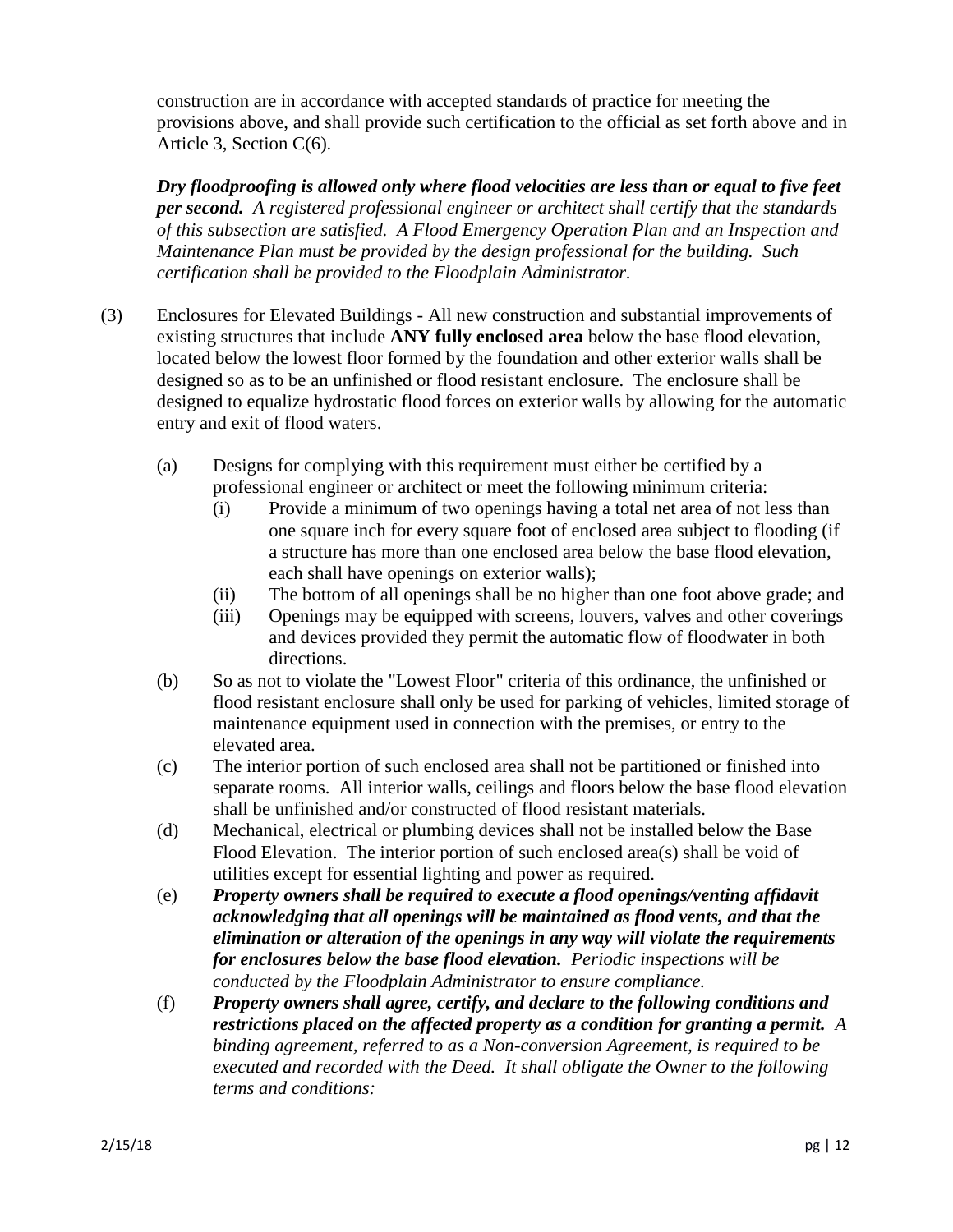- *(i) That the enclosed area(s) shall remain fully compliant with all parts of the section Enclosures for Elevated Buildings of this Ordinance unless otherwise modified to be fully compliant with the applicable sections of the Flood Damage Prevention Ordinance in effect at the time of conversion.*
- *(ii) A duly appointed representative of the Town is authorized to enter the property for the purpose of inspecting the exterior and interior of the enclosed area to verify compliance with the Agreement and Permit.*
- *(iii) The community may take any appropriate legal action to correct any violation pertaining to the Agreement and the subject Permit.*
- (4) Standards for Manufactured Homes and Recreational Vehicles Where base flood elevation data are available:
	- (a) All manufactured homes placed and substantially improved on:
		- (i) individual lots or parcels,
		- (ii) in new or substantially improved manufactured home parks or subdivisions,
		- (iii) in expansions to existing manufactured home parks or subdivisions, or
		- (iv) on a site in an existing manufactured home park or subdivision where a manufactured home has incurred "substantial damage" as the result of a flood, must have the lowest floor including basement elevated no lower than one foot above the base flood elevation.
	- (b) Manufactured homes placed and substantially improved in an existing manufactured home park or subdivision may be elevated so that either:
		- (i) **the lowest floor of the manufactured home is elevated no lower than one foot above the level of the base flood elevation, or**
		- (ii) where no Base Flood Elevation exists, the manufactured home chassis and supporting equipment is supported by reinforced piers or other foundation elements of at least equivalent strength and is elevated to a maximum of 60 inches (five feet) above grade.
	- (c) All Manufactured homes must be securely anchored to an adequately anchored foundation system to resist flotation, collapse and lateral movement.
	- (d) **All recreational vehicles placed on sites must either:** 
		- (i) be on the site for fewer than 180 consecutive days, fully licensed and ready for highway use if it is licensed, on its wheels or jacking system, attached to the site only by quick disconnect type utilities and security devices, and has no permanently attached structures or additions; or
		- (ii) the recreational vehicle must meet all the requirements for "New Construction," including the anchoring and elevation requirements of Article 4, Section B, provisions (3)(a) and (3)(c).
- (5) Require, until a regulatory floodway is designated, that no new construction, substantial improvements, or other development (including fill) shall be permitted within Zones A1-30 and AE on the Madison County FIRM, unless it is demonstrated that the cumulative effect of the proposed development, when combined with all other existing and anticipated development, will not increase the water surface elevation of the base flood more than **one foot** at any point within the community.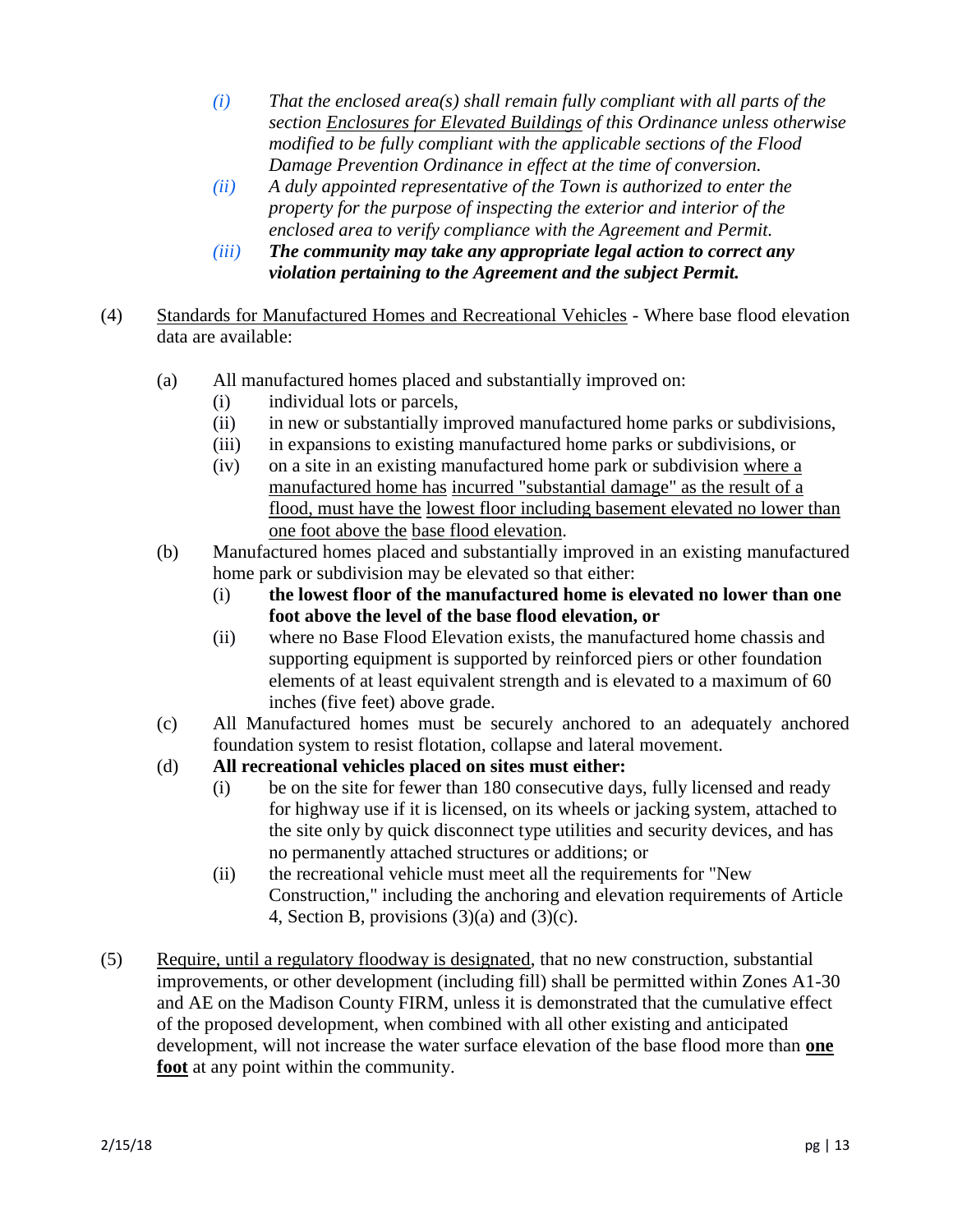(6) Accessory Structures (also referred to as appurtenant structures) – This provision generally applies to new and substantially improved accessory structures. When an accessory structure complies with all other provisions of this ordinance (including floodway encroachment), represents a minimal investment (less than \$1,000), and meets the requirements outlined below, these structures may be wet-floodproofed and do not have to be elevated or dry floodproofed.

Accessory structures include, but are not limited to, residential structures such as detached garages, storage sheds for garden tools or woodworking, gazebos, picnic pavilions, boathouses, small pole barns, and similar buildings. The following provisions apply to accessory structures built below the base flood elevation:

- (a) A permit shall be required prior to construction or installation.
- (b) Must be low value (less than \$1,000 and not be used for human habitation.
- (c) Use must be restricted to parking of personal vehicles or limited storage (low-cost items that cannot be conveniently stored in the principal structure).
- (d) Must be designed with an unfinished interior and constructed with flood damageresistant materials below the BFE.
- (e) Must be adequately anchored to prevent flotation, collapse, or lateral movement.
- (f) Must have adequate flood openings as described in Article 4, Section A (5) and be designed to otherwise have low flood damage potential.
- (g) Shall be constructed and placed on the building site so as to offer the minimum resistance to the flow of floodwaters.
- (h) Any mechanical and other utility equipment in the structure must be elevated to or above the BFE or must be floodproofed.
- (i) Under limited circumstances communities may issue variances to permit construction of wet-floodproofed accessory structures. Communities should not grant variances to entire subdivisions for accessory structures, especially detached garages. Variances should only be reviewed and issued on an individual or case-bycase basis and be based on the unique characteristics of the site.
- (j) If located in a V Zone, the structure must be elevated on posts, piles, piers, or columns; consistent with all V Zone building standards.

# **SECTION C FLOODWAYS**

Located within Areas of Special Flood Hazard established in Article 2, Section B, are areas designated as floodway. A floodway may be an extremely hazardous area due to velocity floodwaters, debris or erosion potential. In addition, the area must remain free of encroachment in order to allow for the discharge of the base flood without increased flood heights. Therefore, the following provisions shall apply:

- (1) The community shall select and adopt a regulatory floodway based on the principle that the area chosen for the regulatory floodway must be designed to carry the waters of the base flood, without increasing the water surface elevation of that flood more than one foot at any point;
- *(2) Encroachments, including fill, new construction, placement of manufactured homes, substantial improvements, and other development, are prohibited.*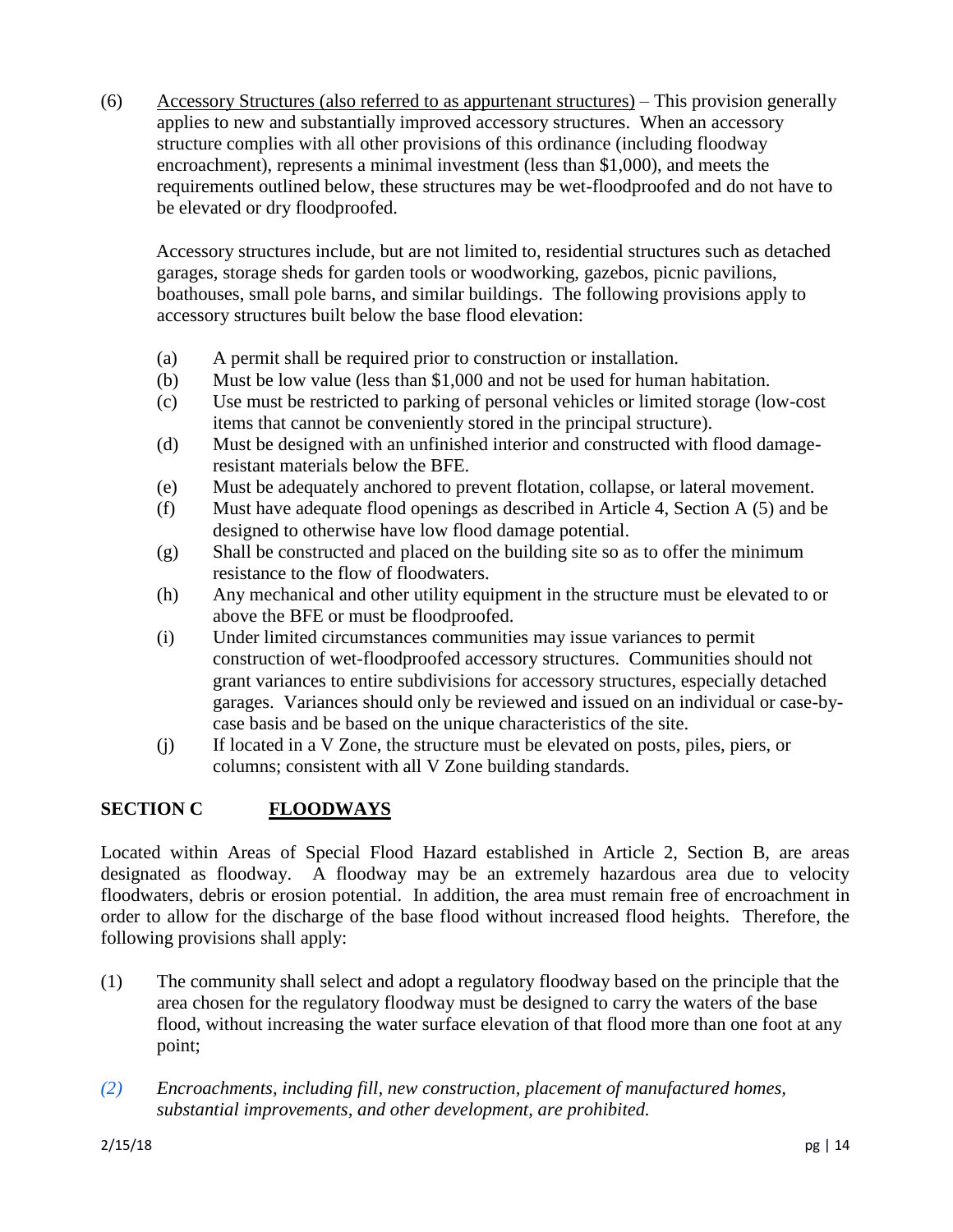*(3) As long as no fill, structures (including additions), or other impediments to flow are added, permissible uses within the floodway may include: lawns, gardens, athletic fields, play areas, picnic grounds, and hiking/biking/horseback riding trails, general farming, pasture, outdoor plant nurseries, horticulture, forestry, wildlife sanctuary, game farm, and other similar agricultural, wildlife, and related uses. The uses in this subsection are permissible only if and to the extent that they do not cause any increase in flood levels during the base flood discharge.* 

## **SECTION D BUILDING STANDARDS FOR STREAMS WITHOUT ESTABLISHED BASE FLOOD ELEVATIONS (APPROXIMATE A-ZONES)**

Located within the Areas of Special Flood Hazard established in Article 2, Section B, where streams exist but no base flood data have been provided (Approximate A-Zones), the following provisions apply:

- (1) Base flood elevation data shall be provided for subdivision proposals and all other proposed development, including manufactured home parks and subdivisions, greater than fifty (50) lots or five (5) acres, whichever is the lesser.
- (2) When base flood elevation data or floodway data have not been provided in accordance with Article 2, Section B then the Floodplain Administrator shall obtain, review, and reasonably utilize any scientific or historic Base Flood Elevation and floodway data available from a Federal, State, or other source, in order to administer the provisions of Article 4. ONLY if data are not available from these sources, then Article 4, Section D, provisions (5) and (6) shall apply:
- (3) *No encroachments, including structures or fill material, shall be located within an area equal to the width of the stream or twenty-five feet, whichever is greater, measured from the top of the stream bank, unless certification by a registered professional engineer is provided demonstrating that such encroachment shall not result in any increase in flood levels during the occurrence of the base flood discharge.*
- (4) All development in Zone A must meet the requirements of Article 4, Section A and Section  $B(1)$  through  $B(4)$ .
- (5) In special flood hazard areas without base flood elevation data, new construction and substantial improvements of existing structures shall have the lowest floor (for the lowest enclosed area; including basement) elevated no less than three (3) feet above the highest adjacent grade.
- (6) In the absence of a base flood elevation, a manufactured home must also meet the elevation requirements of Article 4, Section  $B(4)(b)(ii)$  in that the structure must be elevated to a maximum of 60 inches (5 feet).
- (7) Openings sufficient to facilitate automatic equalization of flood water hydrostatic forces on exterior walls shall be provided in accordance with standards of Article 4, Section B(3)(a).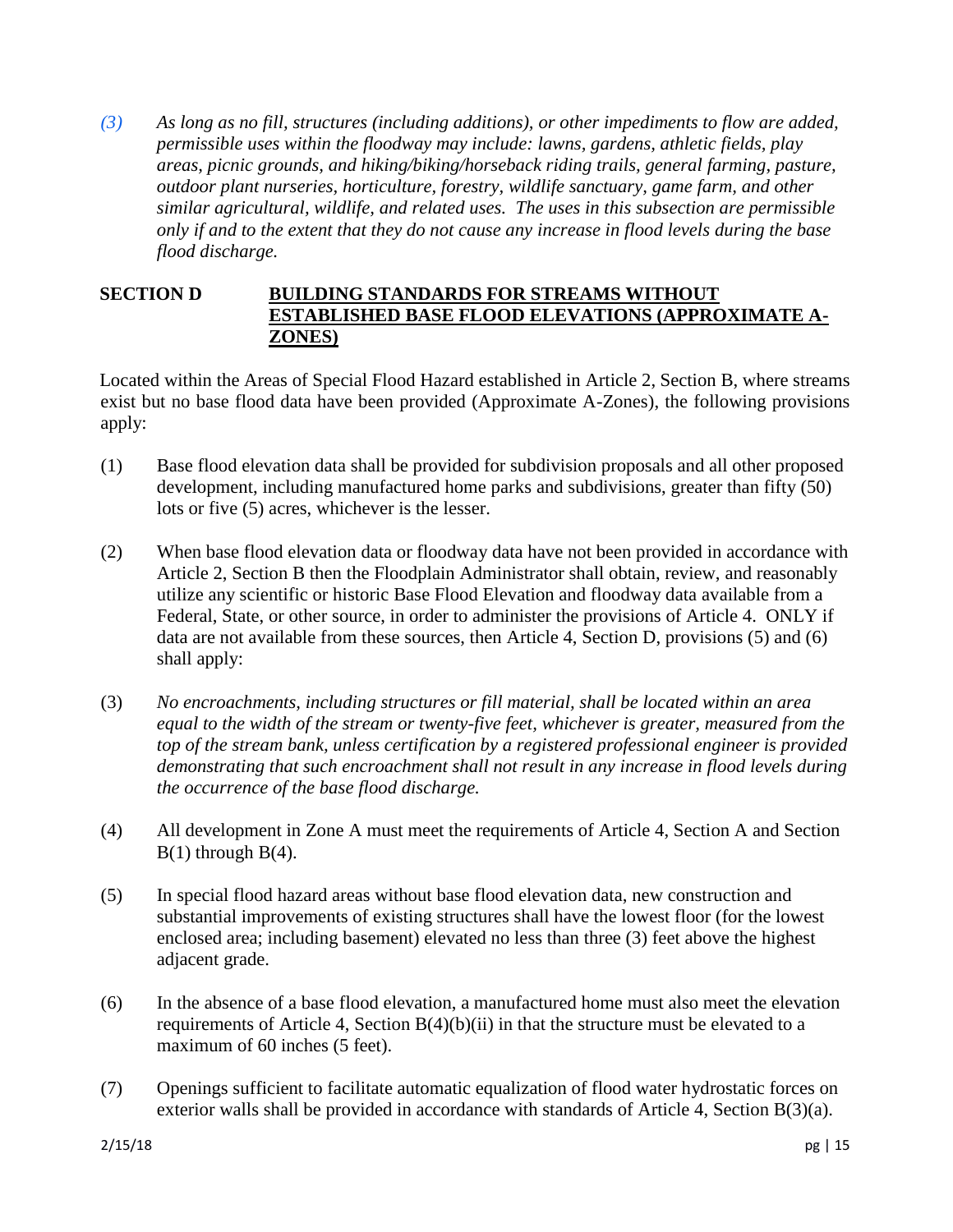The Floodplain Administrator shall certify the lowest floor elevation level and the record shall become a permanent part of the permit file.

(8) *Fill within the area of special flood hazard shall result in no net loss of natural floodplain storage. The volume of loss of floodwater storage due to filling in the special flood hazard area shall be offset by providing an equal volume of flood storage by excavation or other compensatory measures at or adjacent to the development site. Any excavation or other measures taken for compensatory storage shall be properly designed to provide protection against erosion or overgrowth of vegetation in order to preserve the storage volume. Proper maintenance measures shall also be undertaken to ensure the intended storage volume remains in perpetuity.*

# **SECTION E STANDARDS FOR AREAS OF SHALLOW FLOODING (AO ZONES)**

Areas of Special Flood Hazard established in Article 2, Section B may include designated "AO" shallow flooding areas. These areas have base flood depths of one to three feet (1'-3') above ground, with no clearly defined channel. The following provisions apply:

(1) All new construction and substantial improvements of residential and nonresidential structures shall have the lowest floor, including basement, elevated above the highest adjacent grade at least as high as the depth number specified on the Flood Insurance Rate Map (FIRM) plus one foot of freeboard. **If no depth number is specified, the lowest floor, including basement, shall be elevated at least three (3) feet above the highest adjacent grade.** Openings sufficient to facilitate the unimpeded movements of flood waters shall be provided in accordance with standards of Article 4, Section B(3)(a).

### **The Floodplain Administrator shall certify the lowest floor elevation level and the record shall become a permanent part of the permit file.**

- (2) New construction and the substantial improvement of a non-residential structure may be flood-proofed in lieu of elevation. **The structure, together with attendant utility and sanitary facilities, must be designed to be water tight to the specified flood level in Article 4, Section E(1) or three (3) feet (if no depth number is specified), above highest adjacent grade,** with walls substantially impermeable to the passage of water, and structural components having the capability of resisting hydrostatic and hydrodynamic loads and the effect of buoyancy. A registered professional engineer or architect shall certify that the design and methods of construction are in accordance with accepted standards of practice for meeting the provisions above, and shall provide such certification to the official as set forth above and as required in Article 3, Section  $B(1)(c)$  and (2).
- (3) Drainage paths shall be provided to guide floodwater around and away from any proposed structure.

### *SECTION F STANDARDS FOR SUBDIVISIONS*

*(1) All subdivision proposals shall be consistent with the need to minimize flood damage.*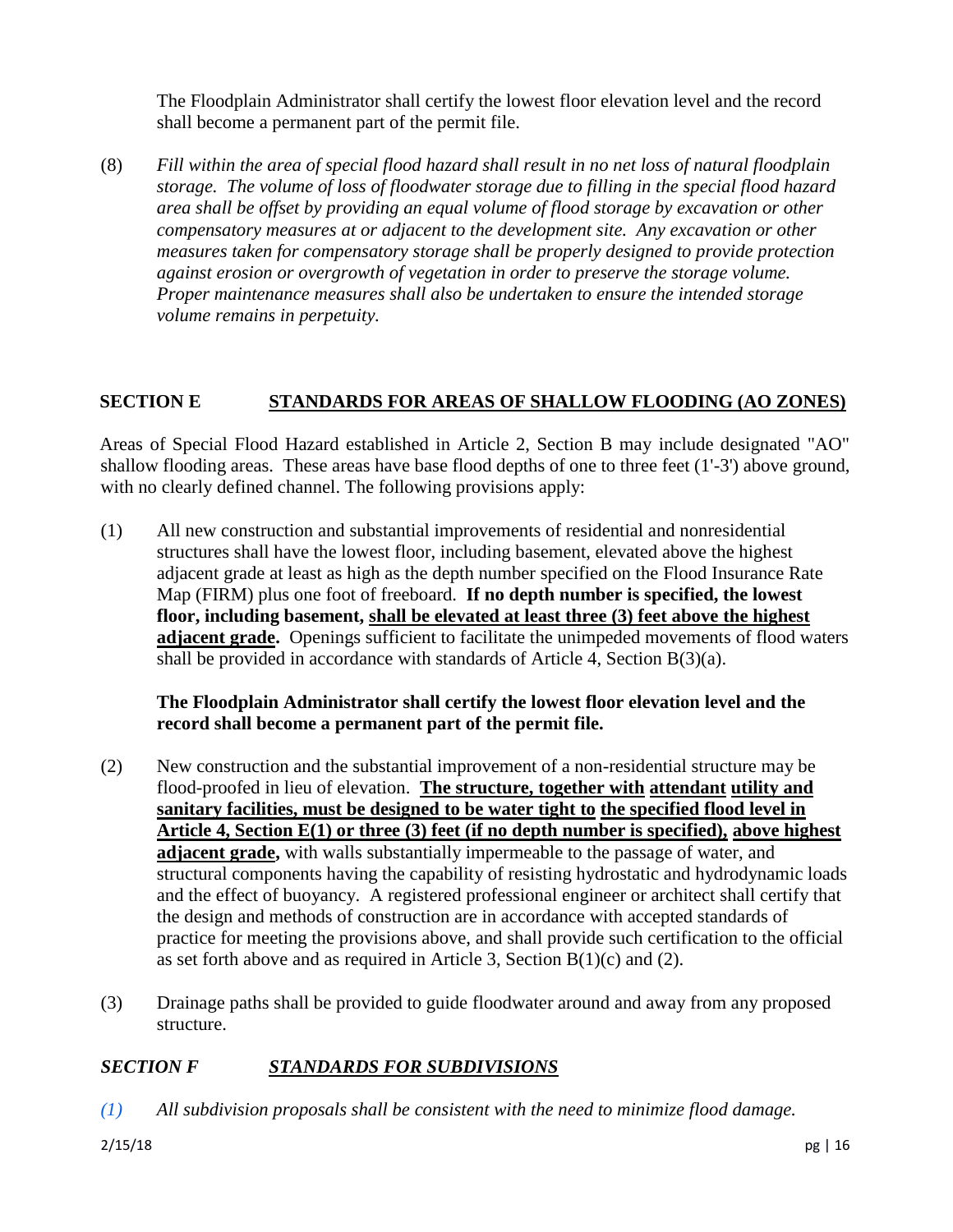- *(2) All subdivision proposals shall have public utilities and facilities such as sewer, gas, electrical and water systems located and constructed to minimize flood damage.*
- *(3) All subdivision proposals shall have adequate drainage provided to reduce exposure to flood hazards, and;*
- *(4) Base flood elevation data shall be provided for all new subdivision proposals and other proposed development (including manufactured home parks and subdivisions), which is greater than fifty lots or five acres; whichever is the lesser.*
- *(5) All subdivision and other development proposals which involve disturbing more than 10,000 square feet of land shall include a storm water management plan which is designed to limit peak runoff from the site to predevelopment levels for the one, ten, and 100-year rainfall event. These plans shall be designed to limit adverse impacts to downstream channels and floodplains. Single residential lots involving less than one acre of land disturbance are not subject to this regulation.*
- *(6) All preliminary plans for platted subdivisions shall identify the flood hazard area and the elevation of the base flood.*
- *(7) All final subdivision plats will provide the boundary of the special flood hazard area, the floodway boundary, and the base flood elevations.*
- *(8) In platted subdivisions, all proposed lots or parcels that will be future building sites shall have a minimum buildable area outside the natural (non-filled) 1% chance annual floodplain. The buildable area shall be large enough to accommodate any primary structure and associated structures such as sheds, barns, swimming pools, detached garages, on-site sewage disposal systems, and water supply wells, where applicable.*

# *SECTION G. CRITICAL FACILITIES*

*Construction of new and substantially improved critical facilities shall be located outside the limits of the special flood hazard area (one percent annual chance floodplain). Construction of new critical facilities shall be permissible within the SFHA only if no feasible alternative site is available and access to the facilities remains available during a 0.2 percent chance flood.* 

- (1) *Critical facilities constructed within the SFHA shall have the lowest floor elevated three feet above the base flood elevation at the site (or to the 0.2 percent chance flood elevation whichever is greater).*
- (2) *Floodproofing and sealing measures must be implemented to ensure that any and all on-site toxic substances will not be displaced by or released into floodwaters.*
- (3) *Multiple access routes, elevated to or above the 0.2 percent flood elevation, shall be provided to all critical facilities to the maximum extent possible.*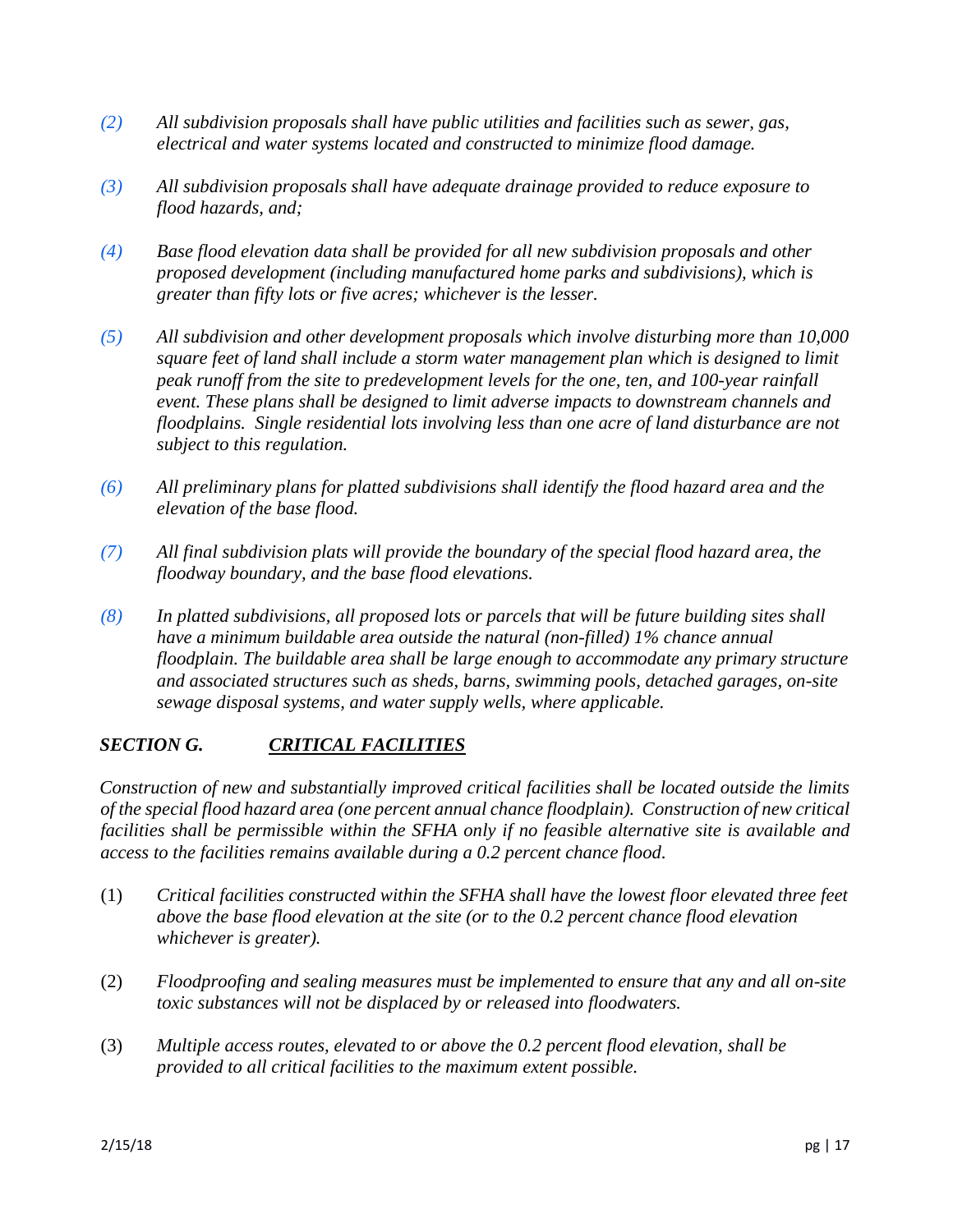- (4) *Critical facilities must be protected to or above the 0.2 percent chance flood and must remain operable during such an event.* 
	- *a. The community's flood response plan must list facilities considered critical in a flood.*
	- *b. Other facilities in low risk flood zones that may also be needed to support flood response efforts must be included on the critical facility list.*
- (5) *The use of any structure shall not be changed to a critical facility, where such a change in use will render the new critical facility out of conformance with this section.*

# **ARTICLE 5 VARIANCE PROCEDURES**

# **SECTION A. DESIGNATION OF VARIANCE AND APPEALS BOARD**

The Board of Adjustments and Appeals as established by the Town of Gurley shall hear and decide requests for appeals or variance from the requirements of this ordinance.

### **SECTION B. DUTIES OF BOARD**

The Board shall hear and decide appeals when it is alleged an error in any requirement, decision, or determination is made by the Floodplain Administrator in the enforcement or administration of this ordinance. Any person aggrieved by the decision of the Board of Adjustments and Appeals may appeal such decision to the Madison County Probate Court.

### **SECTION C. VARIANCE PROCEDURES**

In reviewing requests for variance, the Board of Adjustments and Appeals shall consider all technical evaluations, relevant factors, and standards specified in other sections of this ordinance, and:

- (1) Variances may be issued for development necessary for the conduct of a functionally dependent use, provided the criteria of this Article are met, no reasonable alternative exists, the development is protected by methods that minimize flood damage during the base flood, and it creates no additional threats to public safety.
- (2) Variances shall not be issued within any designated floodway if ANY increase in flood levels during the base flood discharge would result.
- (3) The evaluation must be based on the characteristics unique to that property and not be shared by adjacent parcels. The characteristics must pertain to the land itself, not to the structure, its inhabitants, or its owners.
- (4) Variances should never be granted for multiple lots, phases of subdivisions, or entire subdivisions.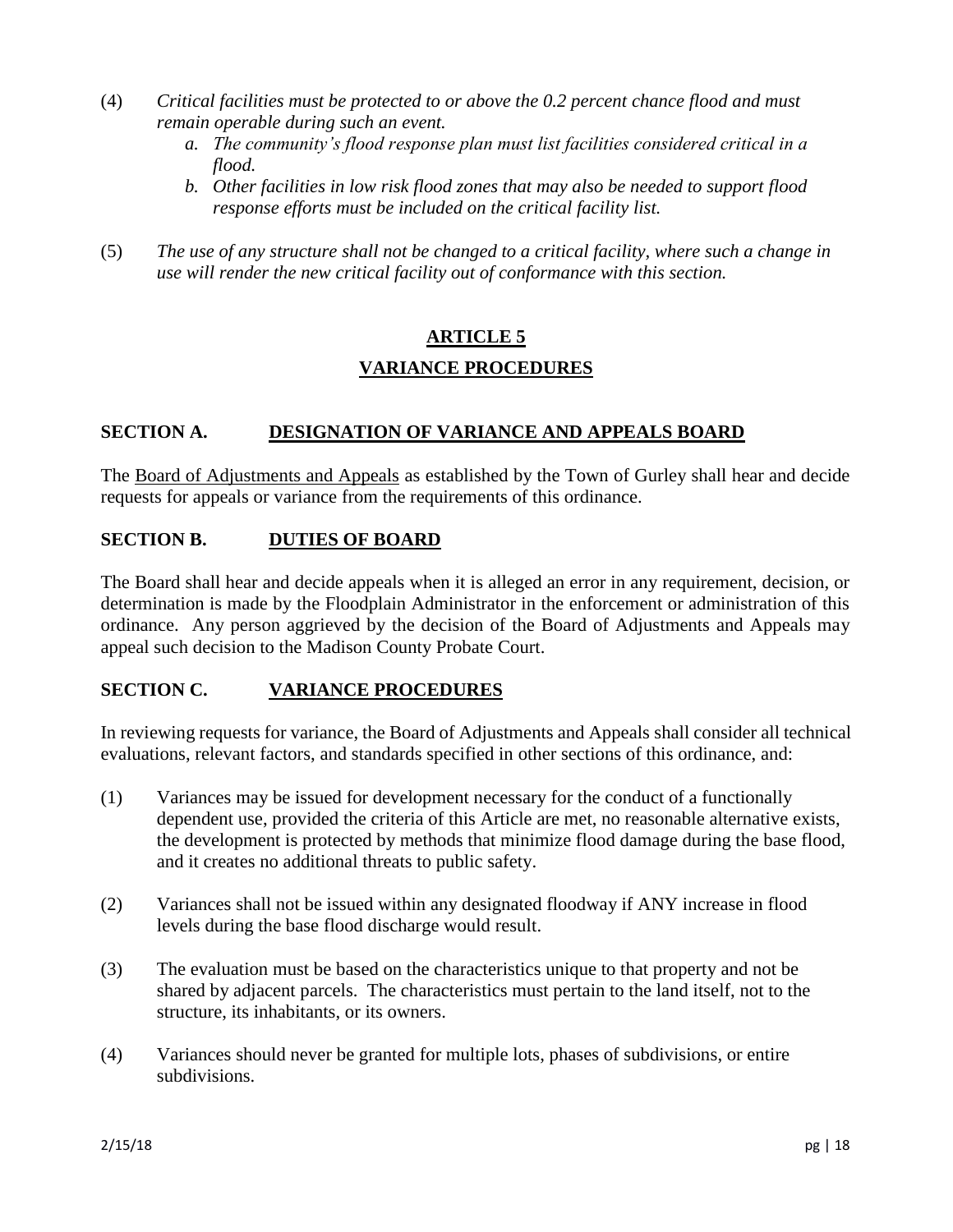- (5) The danger of life and property due to flooding or erosion damage including materials that may be swept onto other lands to the injury of others.
- (6) The susceptibility of the proposed facility and its contents to flood damage and the effect of such damage on the individual owner and the community.
- (7) The safety of access to the property during flood conditions for daily traffic and emergency vehicles.
- (8) The importance of the services provided by the proposed facility to the community.
- (9) The necessity of the facility to be at a waterfront location, where applicable.
- (10) The compatibility of the proposed use with existing and anticipated development based on the community's comprehensive plan for that area.
- (11) The expected heights, velocity, duration, rate of rise, and sediment transport of the floodwaters and the effects of wave action, if applicable, expected at the site.
- (12) The costs associated with providing governmental services to the development during and after flood conditions, including maintenance and repair of public utilities and facilities such as sewer, gas, electrical, and water systems, and community infrastructure such as streets, bridges, and culverts.

Upon consideration of factors listed above, and the purpose of this ordinance, the Board of Adjustments and Appeals may attach such conditions to the granting of variances as it deems necessary to further the purposes of this ordinance.

### **SECTION D. VARIANCES FOR HISTORIC STRUCTURES**

Variances may be issued for the repair or rehabilitation of Historic Structures upon a determination that the proposed repair or rehabilitation will not preclude the structure's continued designation as a Historic Structure and the variance is the minimum to preserve the historic character and design of the structure.

### **SECTION E. CONDITIONS FOR VARIANCES**

The provisions of this Ordinance are minimum standards for flood loss reduction, therefore any deviation from the standards must be weighed carefully. Variances shall only be issued upon a determination that the variance is the minimum necessary, considering the flood hazard, to afford relief.

- (1) In the instance of a Historic Structure, a determination is required that the variance is the minimum necessary so as not to destroy the historic character and design of the building.
- (2) A variance shall be issued ONLY when there is:
	- (a) A finding of good and sufficient cause;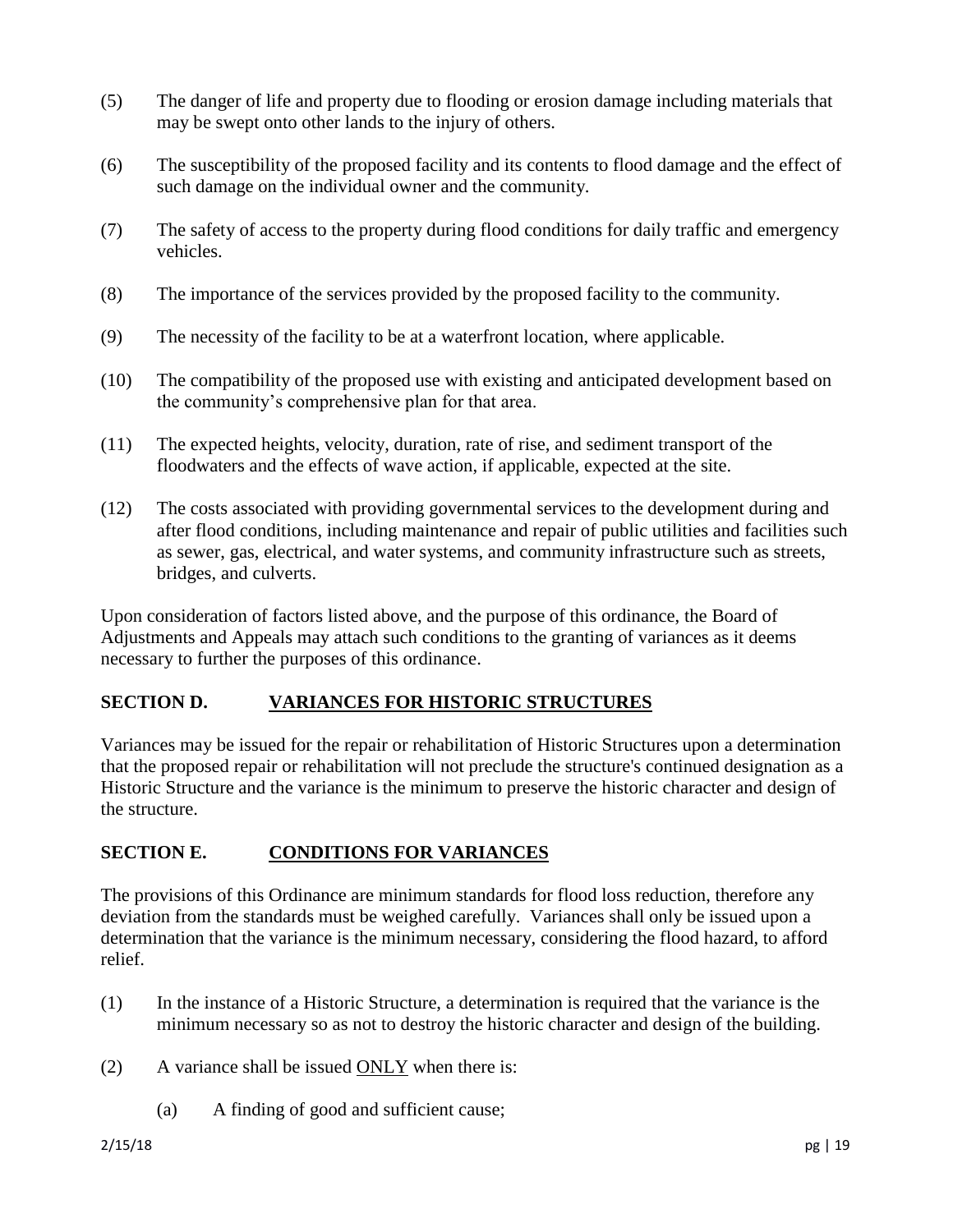- (b) A determination that failure to grant the variance would result in exceptional hardship; and
- (c) A determination that the granting of a variance will not result in increased flood heights, additional threats to public safety, extraordinary public expense, create nuisance, cause fraud on or victimization of the public, or conflict with existing local laws or ordinances.
- (3) Variances shall not be issued "after the fact."

### **SECTION E. VARIANCE NOTIFICATION AND RECORDS**

Any applicant to whom a variance is granted shall be given written notice over the signature of a community official that:

- (1) Specifies the difference between the base flood elevation and the elevation of the proposed lowest floor and stating that the cost of flood insurance will be commensurate with an increased risk to life and property resulting from the reduced lowest floor elevation. It could result in rate increases in the hundreds and possibly thousands of dollars annually depending on structure and site specific conditions.
- (2) The Floodplain Administrator shall maintain a record of all variance actions and appeal actions, including justification for their issuance. Report any variances to the Federal Emergency Management Agency Region 4 and the Alabama Department of Economic and Community Affairs/Office of Water Resources upon request.
- (3) A copy of the notice shall be recorded by the Floodplain Administrator in the Office of the Town Clerk and in the Office of the County Tax Assessor and shall be recorded in a manner so that it appears in the chain of title of the affected parcel of land.

# **ARTICLE 6 DEFINITIONS**

Unless specifically defined below, words or phrases used in this ordinance shall be interpreted so as to give them the meaning they have in common usage and to give this ordinance its most reasonable application.

**A Zone** means the Area of Special Flood Hazard without base flood elevations determined.

**Accessory Structure (also referred to as appurtenant structures)** means a structure which is located on the same parcel of property as a principal structure to be insured and the use of which is incidental to the use of the principal structure. They should constitute a minimal initial investment, may not be used for human habitation, and be designed to have minimal flood damage potential. These structures are used solely for parking (two-car detached garages or smaller) or limited storage (small, low cost storage sheds). They are included under the general definition of structure and are consequently subject to all floodplain management regulations pertaining to structures.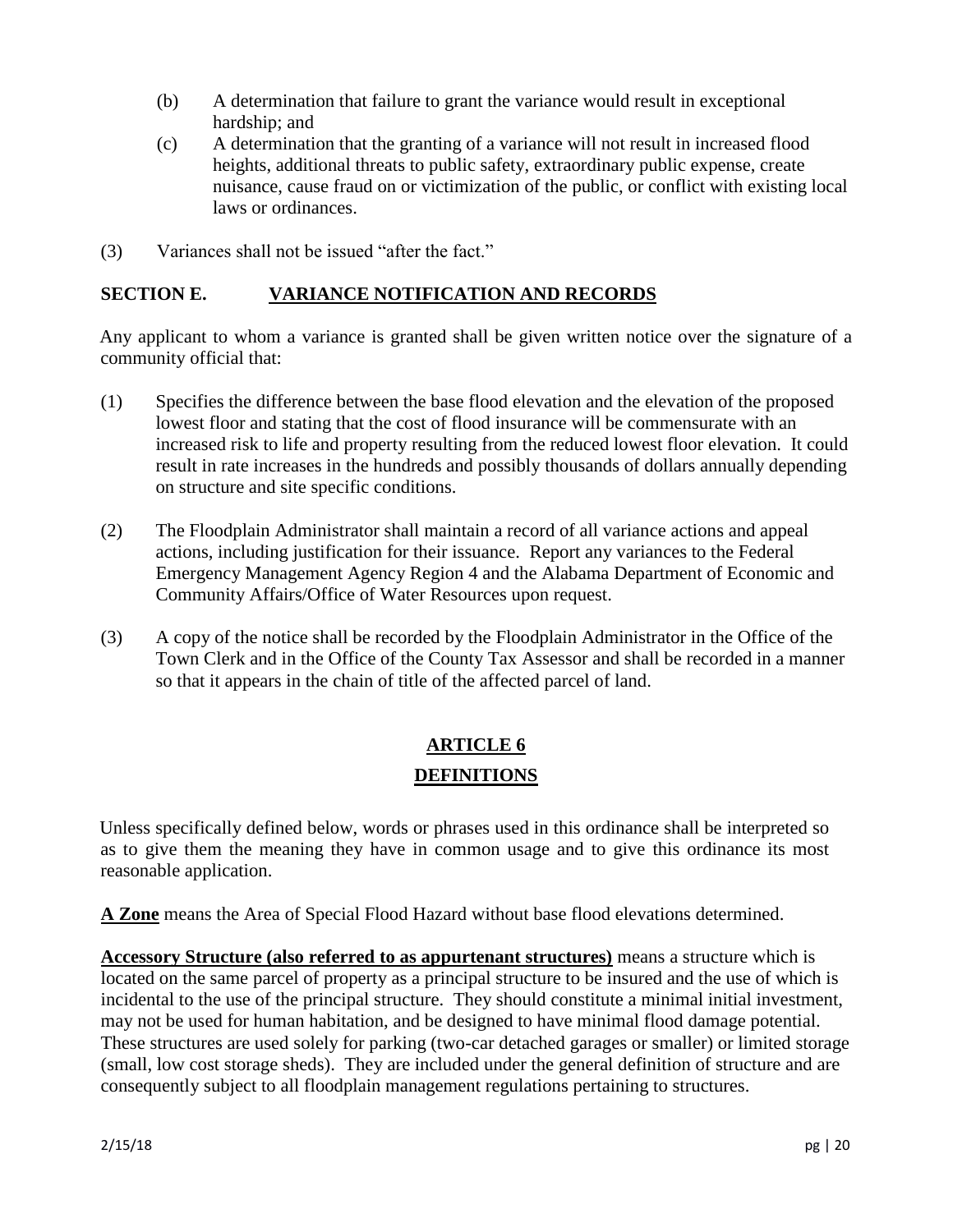**Addition (to an existing building)** means any improvement that increases the square footage of a structure. These include lateral additions added to the front, side, or rear of a structure, vertical additions added on top of a structure, and enclosures added underneath a structure. NFIP regulations for new construction apply to any addition that is considered a perimeter expansion or enclosure beneath a structure. If it is considered to be a substantial improvement (more than 50% of market value) to a structure, the existing structure will also need to be treated as new construction.

Depending on the flood zone and details of the project, the existing building may not have to be elevated. The determining factors are the common wall and what improvements are made to the existing structure. If the common wall is demolished as part of the project, then the entire structure must be elevated. If only a doorway is knocked through it and only minimal finishing is done, then only the addition has to be elevated.

**AE Zone** means the Area of Special Flood Hazard with base flood elevations determined.

**AH Zone** means an area of one percent chance of shallow flooding where depths are between one to three feet (usually shallow ponding), with base flood elevations shown.

**AO Zone** means an area of one percent chance of shallow flooding where depths are between one to three feet (usually sheet flow on sloping terrain), with depth numbers shown.

**Appeal** means a request for a review of the Floodplain Administrator interpretation of any provision of this ordinance.

**AR/AE, AR/AH, AR/AO, and AR/A Zones** means a flood zone that results from the decertification of a previously accredited flood protection system or levee that is in the process of being restored to provide a one percent chance or greater level of flood protection. After restoration is complete, these areas will still experience residual flooding from other flooding sources.

**A99 Zone** means that part of the special flood hazard area inundated by the one percent annual chance flood to be protected from the one percent chance flood by a Federal flood protection system or levee under construction, no base flood elevations are determined.

**Area of shallow flooding** means a designated AO or AH Zone on a community's Flood Insurance Rate Map (FIRM) with base flood depths from one to three feet, and/or where a clearly defined channel does not exist, where the path of flooding is unpredictable and indeterminate, and where velocity flow may be evident.

**Area of special flood hazard** means the land in the floodplain within a community subject to a one percent or greater chance of flooding in any given year. In the absence of official designation by the Federal Emergency Management Agency, Areas of Special Flood Hazard shall be those designated by the local community and referenced in Article 2, Section B.

**Base flood** means the flood having a one percent chance of being equaled or exceeded in any given year (also referred to as the "one percent chance flood").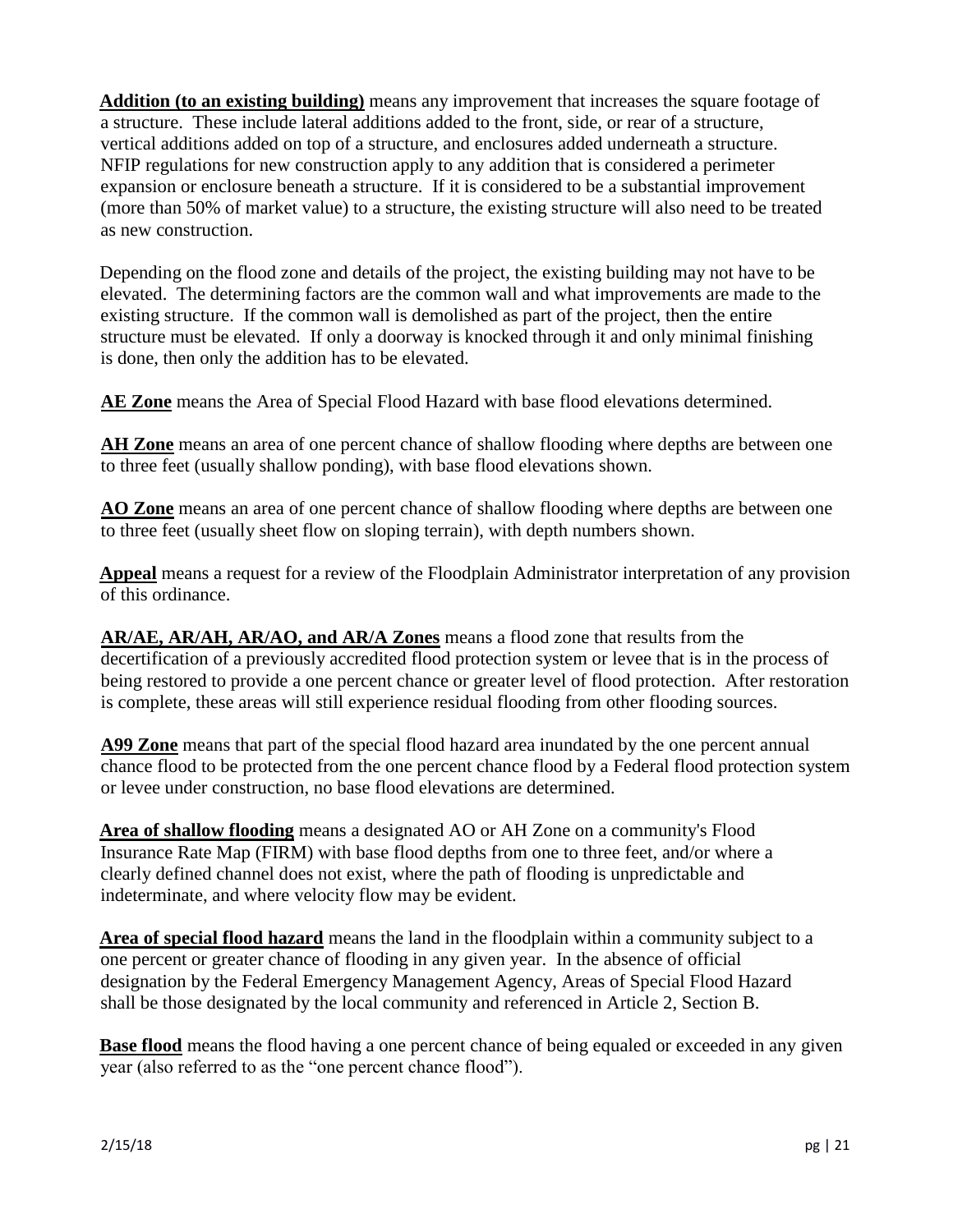**Base flood elevation** means the computed elevation to which floodwater is anticipated to rise during the base flood. It is also the elevation of surface water resulting from a flood that has a 1% chance of equaling or exceeding that level in any given year. Base Flood Elevations are shown in the FIS and on the Flood Insurance Rate Map (FIRM) for zones AE, AH, A1–A30, AR, AR/A, AR/AE, AR/A1– A30, AR/AH, AR/AO, V1–V30 and VE.

**Basement** means any portion of a building having its floor sub grade (below ground level) on all sides.

## **Building** see **Structure**.

**Community** means a political entity and/or its authorized agents or representatives that have the authority to adopt and enforce floodplain ordinances for the area under its jurisdiction.

**Community Rating System (CRS)** means a program developed by the Federal Insurance Administration to provide incentives for those communities in the Regular Program that have gone beyond the minimum floodplain management requirements to develop extra measures to provide protection from flooding.

*Critical facility (aka, critical action) means facilities for which the effects of even a slight chance of flooding would be too great. The minimum floodplain of concern for critical facilities is the 0.2 percent chance flood level. Critical facilities include, but are not limited to facilities critical to the health and safety of the public such as: emergency operations centers, designated public shelters, schools, nursing homes, hospitals, police, fire and emergency response installations, vital data storage centers, power generation and water and other utilities (including related infrastructure such as principal points of utility systems) and installations which produce, use or store hazardous materials or hazardous waste (as defined under the Clean Water Act and other Federal statutes and regulations).* 

**D Zone** means an area in which the flood hazard is undetermined.

**Dam** means any artificial barrier, including appurtenant works, constructed to impound or divert water, waste water, liquid borne materials, or solids that may flow if saturated. All structures necessary to maintain the water level in an impoundment or to divert a stream from its course will be considered a dam.

**Development** means any man-made change to improved or unimproved real estate, including, but not limited to, buildings or other structures, mining, dredging, filling, grading, paving, excavation, drilling operations, or storage of equipment or materials.

*Dry Floodproofing means any combination of structural and nonstructural additions, changes, or adjustments to structures, which reduce or eliminate flood damages to real estate or improved real estate property, water, and sanitary facilities, structures, and their contents. Structures shall be floodproofed with a minimum of 12 inches above the base flood elevation (more is recommended). Dry floodproofing of a pre-FIRM residential structure that has not been substantially damaged or improved is allowed. Dry floodproofing of a post- FIRM residential building is not allowed. Nonresidential structures may be dry floodproofed in all flood zones with the exception of the Coastal High Hazard Area or the Coastal AE Zone.*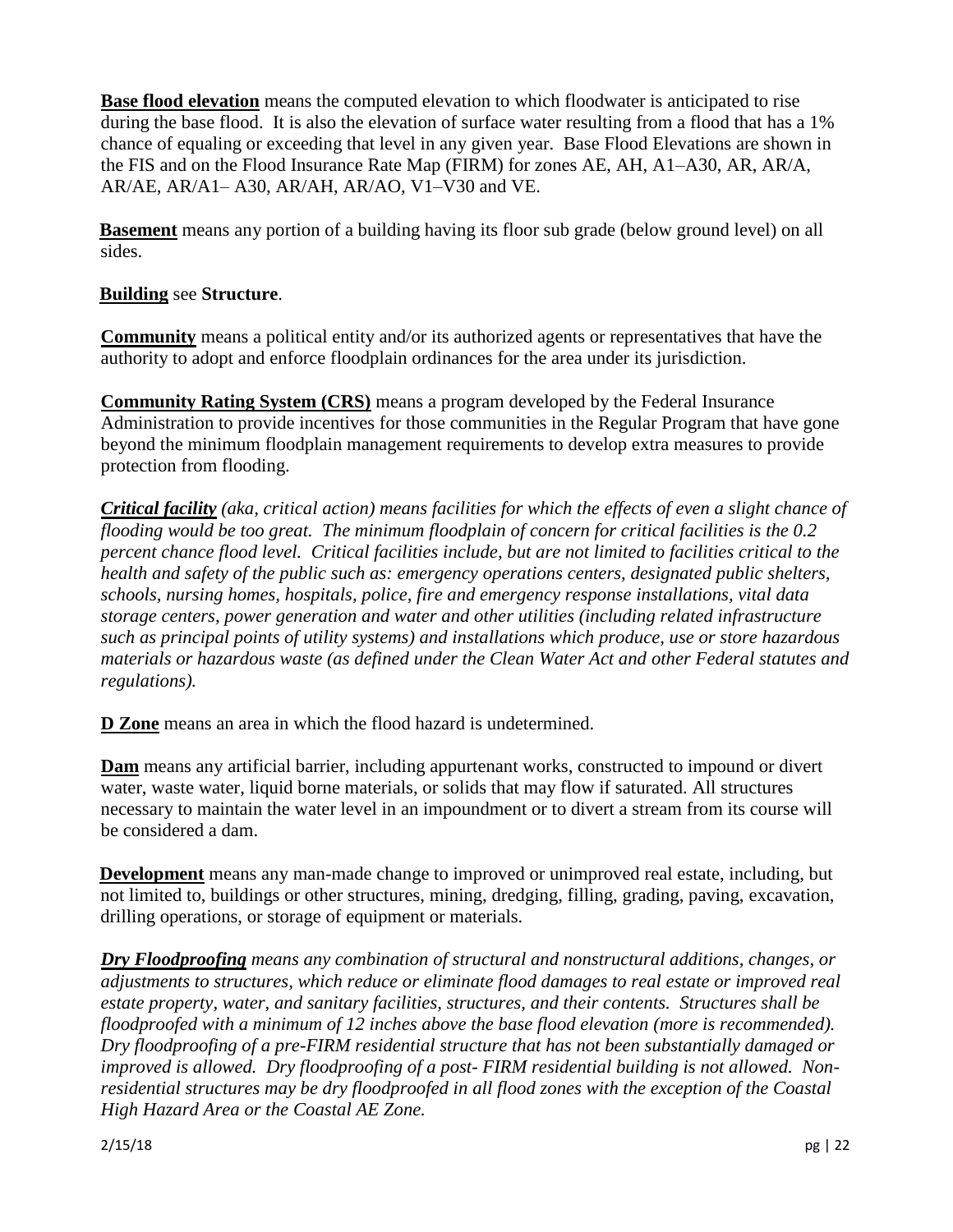**Elevated building** means a non-basement building which has its lowest elevated floor raised above ground level by foundation walls, pilings, posts, columns, piers, or shear walls.

**Elevation Certificate** means a FEMA form used as a certified statement that verifies a building's elevation information. **[added 2/15/18]** 

**Encroachment** means the advance or infringement of uses, plant growth, fill, excavation, buildings, structures or development into a floodplain, which may impede or alter the flow capacity of a floodplain. **[added 2/15/18]** 

**Existing Construction** means any structure for which the "start of construction" commenced before January 1, 1975, for FIRMs effective before that date. Existing construction may also be referred to as existing structures.

**Existing manufactured home park or subdivision** means a manufactured home park or subdivision for which the construction of facilities for servicing the lots on which the manufactured homes are to be affixed (including at a minimum the installation of utilities, the construction of streets, and final site grading or the pouring of concrete pads) is completed before January 1, 1975, for FIRMs effective before that date. Existing construction may also be referred to as existing structures.

**Expansion to an existing manufactured home park or subdivision** means the preparation of additional sites by the construction of facilities for servicing the lots on which the manufactured homes are to be affixed, including the installation of utilities, the construction of streets, and either final site grading or the pouring of concrete pads.

**Flood or flooding** means a general and temporary condition of partial or complete inundation of normally dry land areas from:

- a. The overflow of inland or tidal waters; or
- b. The unusual and rapid accumulation or runoff of surface waters from any source.
- c. Mudslides which are proximately caused by flooding as described in part "b." of this definition and are akin to a river of liquid and flowing mud on the surfaces of normally dry land areas, as when earth is carried by a current of water and deposited along the path of the current.
- d. The collapse or subsidence of land along the shore of a lake or other body of water as a result of erosion or undermining caused by waves or currents of water exceeding anticipated cyclical levels or suddenly caused by an unusually highwater level in a natural body of water, accompanied by a severe storm, or by an unanticipated force of nature, such as flash flood or an abnormal tidal surge, or by some similarly unusual and unforeseeable event which results in flooding as defined in part "a." of this definition.

**Flood Hazard Boundary Map (FHBM)** means an official map of a community, issued by the Federal Insurance Administration, where the boundaries of areas of special flood hazard have been designated as Zone A.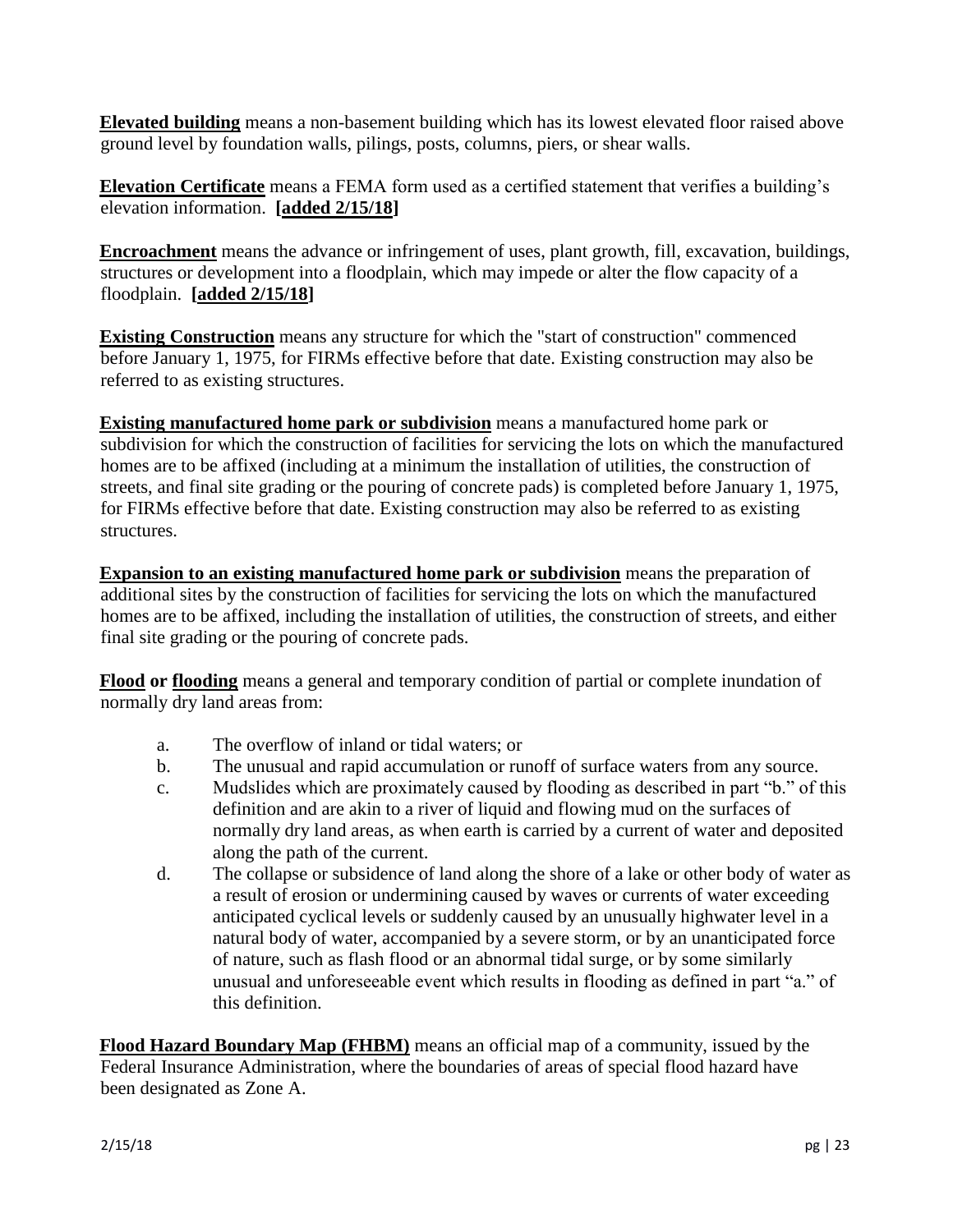**Flood Insurance Rate Map (FIRM)** means an official map of a community, on which the Federal Emergency Management Agency has delineated the areas of special flood hazard and/or risk premium zones applicable to the community.

**Flood Insurance Study**/ **Flood Elevation Study** means an examination, evaluation and determination of flood hazards and, if appropriate, corresponding water surface elevations, or an examination, evaluation and determination of mudslide and/or flood-related erosion hazards.

**Floodplain** means any land area susceptible to being inundated by water from any source.

**Floodplain management** means the operation of an overall program of corrective and preventive measures for reducing flood damage and preserving and enhancing, where possible, natural resources in the floodplain, including but not limited to emergency preparedness plans, flood control works, floodplain management regulations, and open space plans.

**Floodplain management regulations** means this ordinance and other zoning ordinances, subdivision regulations, building codes, health regulations, special purpose ordinances, and other applications of police power which control development in flood-prone areas. This term describes federal, state, or local regulations in any combination thereof, which provide standards for preventing and reducing flood loss and damage.

**Floodproofing** means any combination of structural and nonstructural additions, changes or adjustments to structures, which reduce or eliminate risk of flood damage to real estate or improved real property, water and sanitation facilities or structures with their contents.

**Floodway (Regulatory Floodway)** means the channel of a river or other watercourse and the adjacent land areas that must be reserved in order to discharge the base flood without cumulatively increasing the water surface elevation more than a designated height.

**Floodway fringe** means that area of the special flood hazard area on either side of the regulatory floodway.

**Flood Protection Elevation** means the base flood elevation plus the community freeboard. In areas where no base flood elevations exist from any authoritative source, the flood protection elevation can be historical flood elevations or base flood elevations determined and/or approved by the floodplain administrator plus freeboard.

**Functionally dependent facility** means a facility which cannot be used for its intended purpose unless it is located or carried out in close proximity to water. The term includes only docking facilities, port facility that are necessary for the loading and unloading of cargo or passengers, and shipbuilding, and ship repair facilities. The term does not include long-term storage or related manufacturing facilities.

**Hardship** (as related to variances of this ordinance) means the exceptional difficulty that would result from a failure to grant the requested variance. The Board of Adjustments and Apeals requires that the variance is exceptional, unusual, and peculiar to the property involved. Mere economic or financial hardship alone is NOT exceptional. Inconvenience, aesthetic considerations, physical handicaps, personal preferences, or the disapproval of one's neighbors likewise cannot, as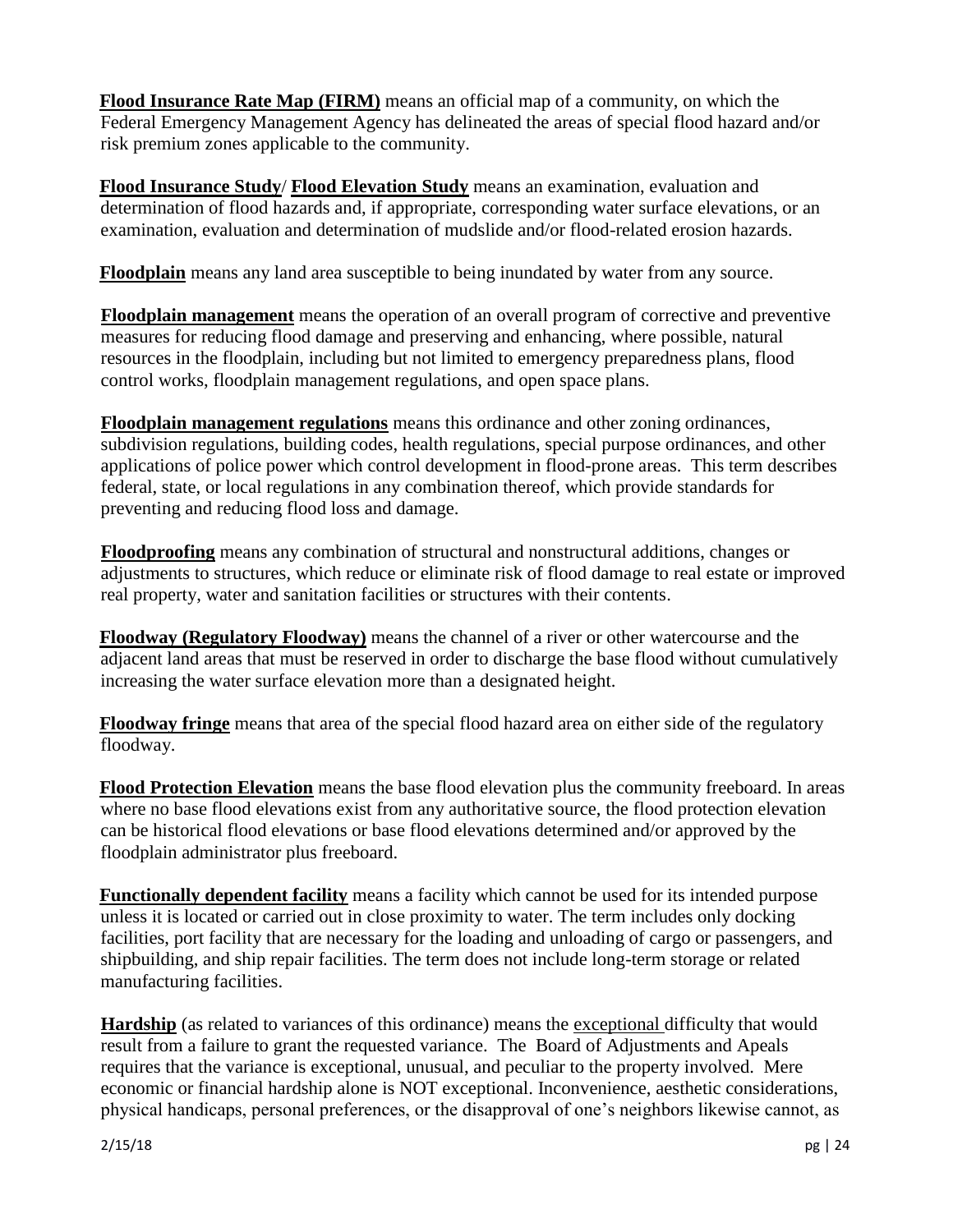a rule, qualify as an exceptional hardship. All of these problems can be resolved through other means without granting a variance, even if the alternative is more expensive, or requires the property owner to build elsewhere or put the parcel to a different use than originally intended.

**Highest adjacent grade** means the highest natural elevation of the ground surface, prior to construction, next to the proposed walls of a structure.

**Historic Structure** means any structure that is;

- a. Listed individually in the National Register of Historic Places (a listing maintained by the U.S. Department of Interior) or preliminary determined by the Secretary of the Interior as meeting the requirements for individual listing on the National Register:
- b. Certified or preliminarily determined by the Secretary of the Interior as contributing to the historical significance of a registered historic district or a district preliminarily determined by the Secretary to qualify as a registered historic district:
- c. Individually listed on a state inventory of historic places and determined as eligible by states with historic preservation programs which have been approved by the Secretary of the Interior; or
- d. Individually listed on a local inventory of historic places and determined as eligible by communities with historic preservation programs that have been certified either:
	- 1. By an approved state program as determined by the Secretary of the Interior, or
	- 2. Directly by the Secretary of the Interior in states without approved programs.

**Letter of Map Change (LOMC)** is an official FEMA determination, by letter, to amend or revise effective Flood Insurance Rate Maps, Flood Boundary and Floodway Maps, and Flood Insurance Studies. LOMC's are broken down into the following categories:

# Letter of Map Amendment (LOMA)

An amendment based on technical data showing that a property was incorrectly included in a designated SFHA, was not elevated by fill (only by a natural grade elevation), and will not be inundated by the one percent chance flood. A LOMA amends the current effective FIRM and establishes that a specific property is not located in a SFHA.

# Letter of Map Revision (LOMR)

A revision based on technical data that, usually due to manmade changes, shows changes to flood zones, flood elevations, floodplain and floodway delineations, and planimetric features. One common type of LOMR, a LOMR-F, is a determination concerning whether a structure or parcel has been elevated by fill above the BFE and is, therefore, excluded from the SFHA.

Conditional Letter of Map Revision (CLOMR)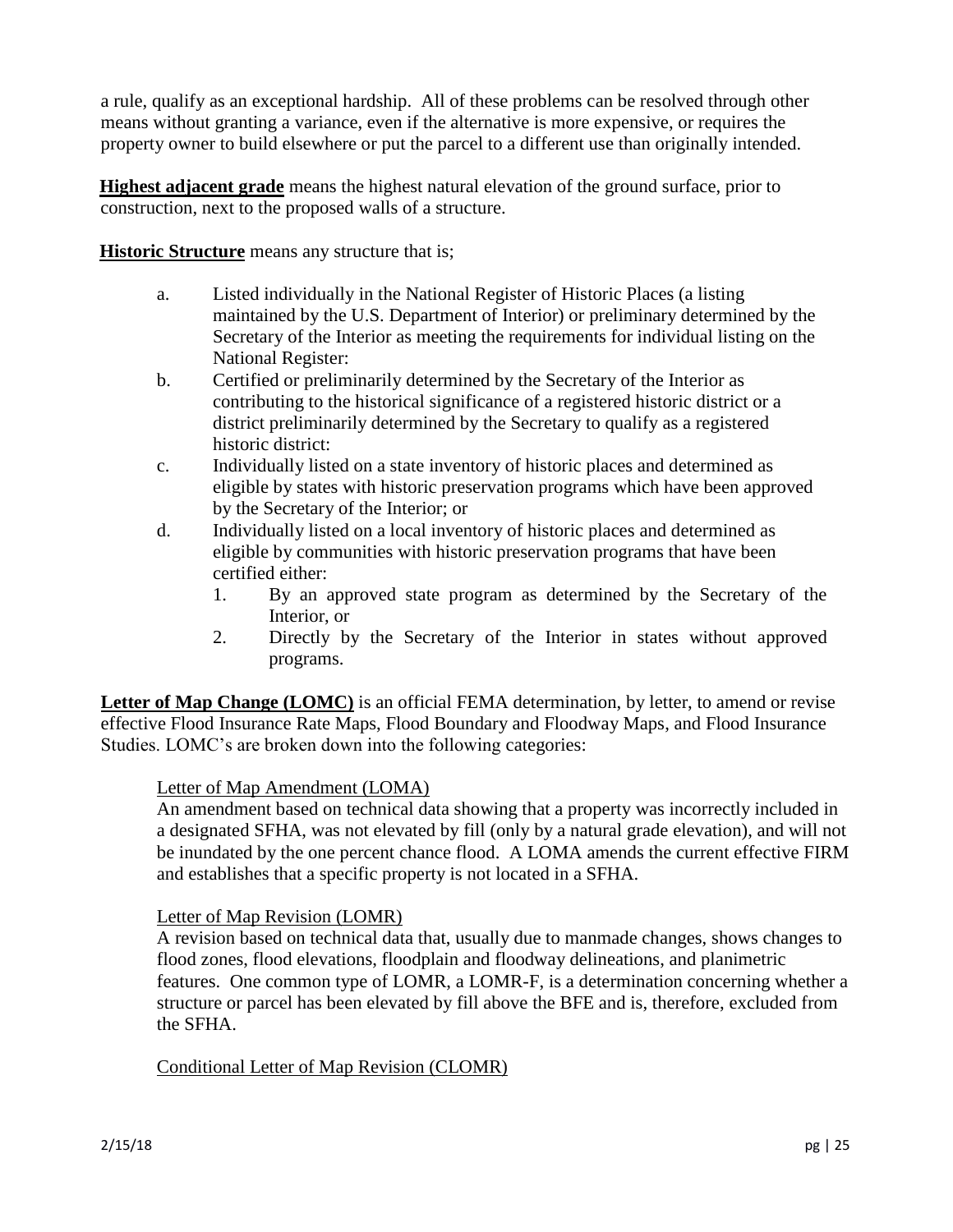A formal review and comment by FEMA as to whether a proposed project complies with the minimum NFIP floodplain management criteria. A CLOMR does not revise effective Flood Insurance Rate Maps, Flood Boundary and Floodway Maps, or Flood Insurance Studies.

**Levee** means a man-made structure, usually an earthen embankment, designed and constructed in accordance with sound engineering practices to contain, control, or divert the flow of water so as to provide protection from temporary flooding.

**Levee System** means a flood protection system which consists of a levee, or levees, and associated structures, such as closure and drainage devices, which are constructed and operated in accordance with sound engineering practices.

**Lowest adjacent grade** means the point of the ground level immediately next to a building. This may be the sidewalk, patio, deck support, or basement entryway immediately next to the structure after the completion of construction. It does not include earth that is placed for aesthetic or landscape reasons around a foundation wall. It does include natural ground or properly compacted fill that comprises a component of a building's foundation system.

**Lowest floor** means the lowest floor of the lowest enclosed area (including basement). An unfinished or flood resistant enclosure, used solely for parking of vehicles, building access, or storage, in an area other than a basement, is not considered a building's lowest floor, provided that such enclosure is not built so as to render the structure in violation of other provisions of this code.

**Manufactured home** means a building, transportable in one or more section, built on a permanent chassis and designed to be used with or without a permanent foundation when connected to the required utilities. The term also includes park trailers, travel trailers, and similar transportable structures placed on a site for 180 consecutive days or longer and intended to be improved property.

**Manufactured home park or subdivision** means a parcel (or contiguous parcels) of land divided into two or more manufactured home lots for rent or sale.

**Market value** means the property value (as agreed between a willing buyer and seller), excluding the value of land as established by what the local real estate market will bear. Market value can be established by independent certified appraisal; replacement cost depreciated by age of building (Actual Cash Value); or adjusted assessed values.

**Mean Sea Level** means the average height of the sea for all stages of the tide. It is used as a reference for the base flood elevations shown on a community's Flood Insurance Rate Map (FIRM). For purposes of this ordinance, the term is synonymous with National Geodetic Vertical Datum (NGVD) of 1929, North American Vertical Datum (NAVD) of 1988, or other datum.

**National Flood Insurance Program (NFIP)** means the federal program that makes flood insurance available to owners of property in participating communities nationwide through the cooperative efforts of the Federal Government and the private insurance industry.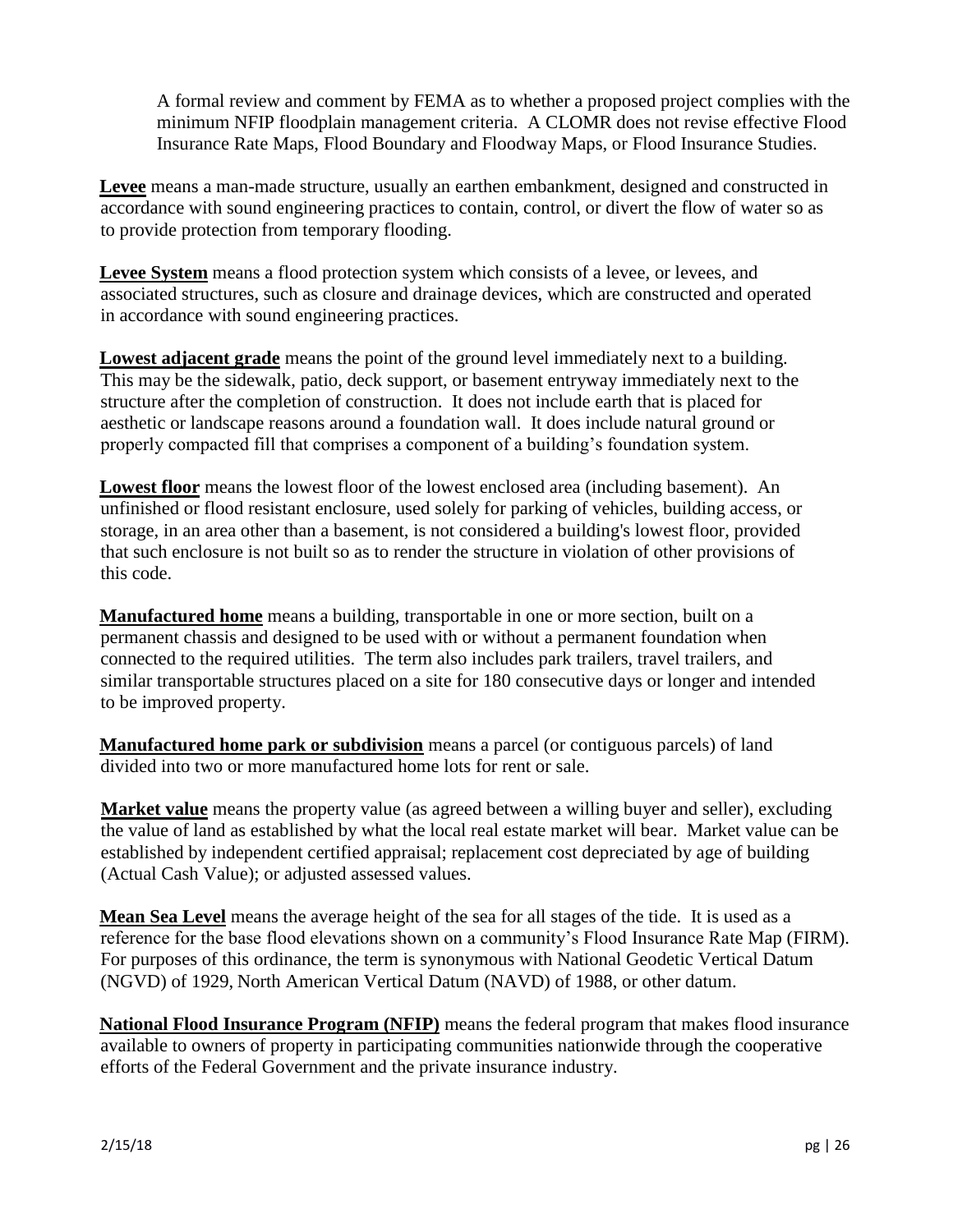**National Geodetic Vertical Datum (NGVD)** means as corrected in 1929 is a vertical control used as a reference for establishing varying elevations within the floodplain.

**New construction** means ANY structure (see definition) for which the "start of construction" commenced after January 1, 1975, for FIRMs effective before that date. Existing construction may also be referred to as existing structures. and includes any subsequent improvements (including additions) to such structures.

**New manufactured home park or subdivision** means a manufactured home park or subdivision for which the construction of facilities for servicing the lots on which the manufactured homes are to be affixed (including at a minimum, the installation of utilities, the construction of streets, and either final site grading or the pouring of concrete pads) is completed on or after January 1, 1975, for FIRMs effective before that date. Existing construction may also be referred to as existing structures.

**Non-Residential** means, but is not limited to; small business concerns, churches, schools, farm buildings (including grain bins and silos), pool houses, clubhouses, recreational buildings, mercantile structures, agricultural and industrial structures, warehouses, and hotels and motels with normal room rentals for less than 6 months duration.

**North American Vertical Datum (NAVD) of 1988** means a vertical control, corrected in 1988, used as a reference for establishing varying elevations within the floodplain.

**Obstruction** means, but is not limited to, any dam, wall, wharf, embankment, levee, dike, pile, abutment, protection, excavation, channel construction, bridge, culvert, building, wire, fence, rock, gravel, refuse, fill, structure, vegetation or other material in, along, across or projecting into any watercourse which may alter, impede, retard or change the direction and/or velocity of the flow of water, or due to its location, its propensity to snare or collect debris carried by the flow of water, or its likelihood of being carried downstream.

**One Percent Flood** (aka 100-Year Flood) is the flood that has a one percent chance of being equaled or exceeded in any given year. Any flood zone that begins with the letter A or V is subject to inundation by the one percent chance flood. Over the life of a 30-year loan, there is a 26-percent chance of experiencing such a flood within the SFHA.

**Participating Community** is any community that voluntarily elects to participate in the NFIP by adopting and enforcing floodplain management regulations that are consistent with the standards of the NFIP. **\**

**Post-FIRM Construction** means new construction and substantial improvements for which start of construction occurred after December 31, 1974, or on or after the effective date of the initial FIRM of the community, whichever is later.

**Pre-FIRM Construction** means new construction and substantial improvements for which start of construction occurred on or before December 31, 1974, or before the effective date of the initial FIRM of the community, whichever is later.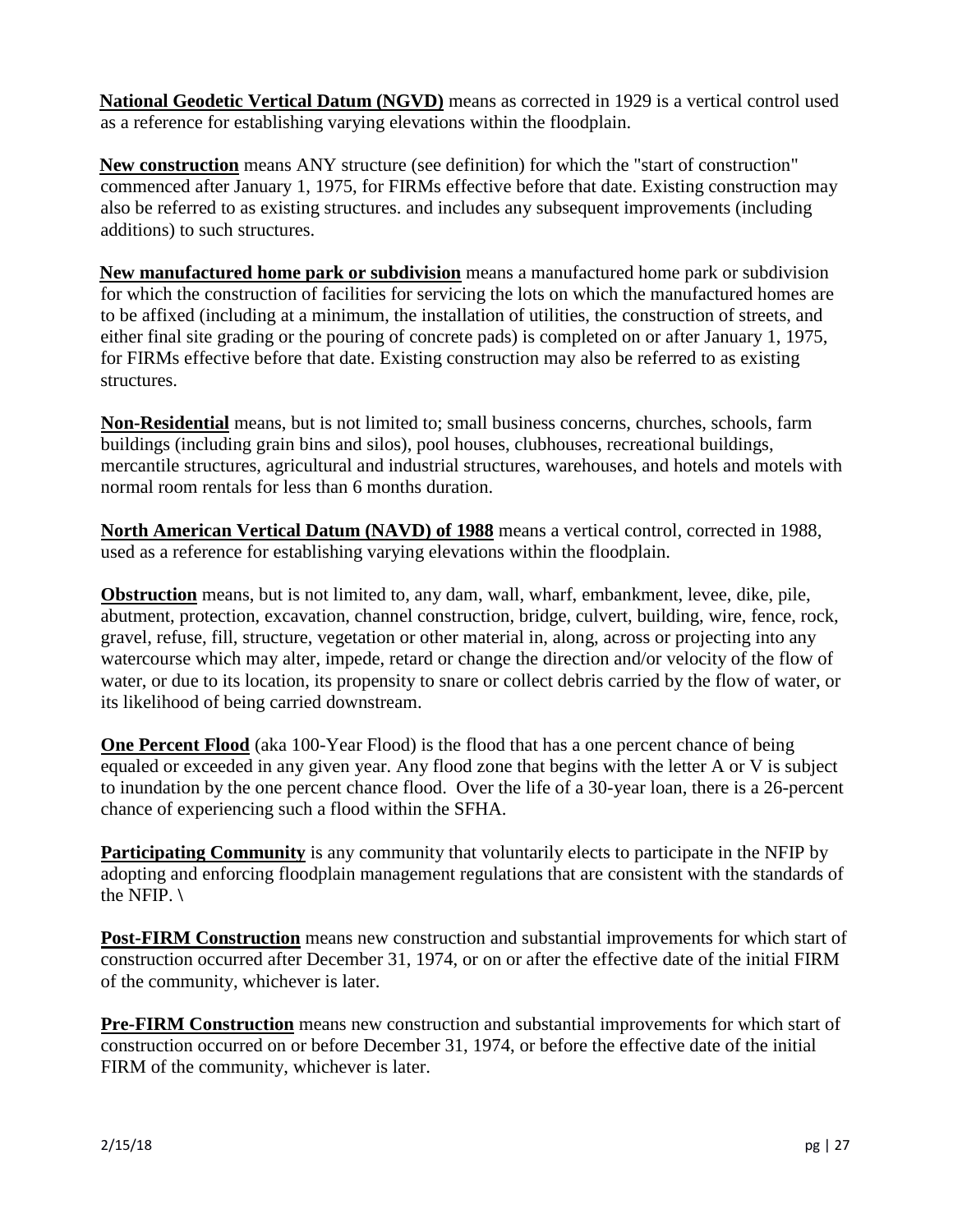**Probation** means an action taken by FEMA to formally notify participating communities of the first of the two NFIP sanctions due to their failure to correct violations and deficiencies in the administration and enforcement of the local floodplain management regulations. **]** 

**Public safety and nuisance** means anything which is injurious to the safety or health of an entire community or neighborhood, or any considerable number of persons, or unlawfully obstructs the free passage or use, in the customary manner, of any navigable lake, or river, bay, stream, canal, or basin.

**Recreational vehicle** means a vehicle which is:

- a. Licensed and titled as a recreational vehicle or park model;
- b. Built on a single chassis;
- c. 400 square feet or less when measured at the largest horizontal projection;
- d. Has no attached deck, porch, or shed;
- e. Has quick-disconnect sewage, water, and electrical connectors; **]**
- f. Designed to be self-propelled or permanently towable by a light duty truck; and
- g. Designed primarily not for use as a permanent dwelling but as temporary living quarters for recreational, camping, travel, or seasonal use.

**Regular Program** means the second phase of the community's participation in the NFIP in which second layer coverage is available based upon risk premium rates only after FEMA has completed a flood risk study for the community.

### **Regulatory floodway** see **Floodway**.

**Remedy a violation** means to bring the structure or other development into compliance with State or local floodplain management regulations, or, if this is not possible, to reduce the impacts of its noncompliance. Ways that impacts may be reduced include protecting the structure or other affected development from flood damages, implementing the enforcement provisions of the ordinance or otherwise deterring future similar violations, or reducing Federal financial exposure with regard to the structure or other development.

**Repetitive Loss** means flood-related damages sustained by a structure on two separate occasions during a 10-year period for which the cost of repairs at the time of each such flood event, on the average, equals or exceeds 25 percent of the market value of the structure before the damages occurred.

**Repetitive Loss Property** means any insurable structure for which two or more claims of more than \$1,000 were paid by the National Flood Insurance Program (NFIP) within any rolling 10-year period, since 1978. At least two of the claims must be more than ten days apart but, within ten years of each other. A repetitive loss property may or may not be currently insured by the NFIP.

**Section 1316** means no new flood insurance policy or federal disaster assistance shall be provided for any property which the Administrator finds has been declared by a duly constituted State or local zoning authority or other authorized public body, to be in violation of State or local laws, regulations or ordinances which are intended to discourage or otherwise restrict land development or occupancy in floodprone areas. If the structure is made compliant with the applicable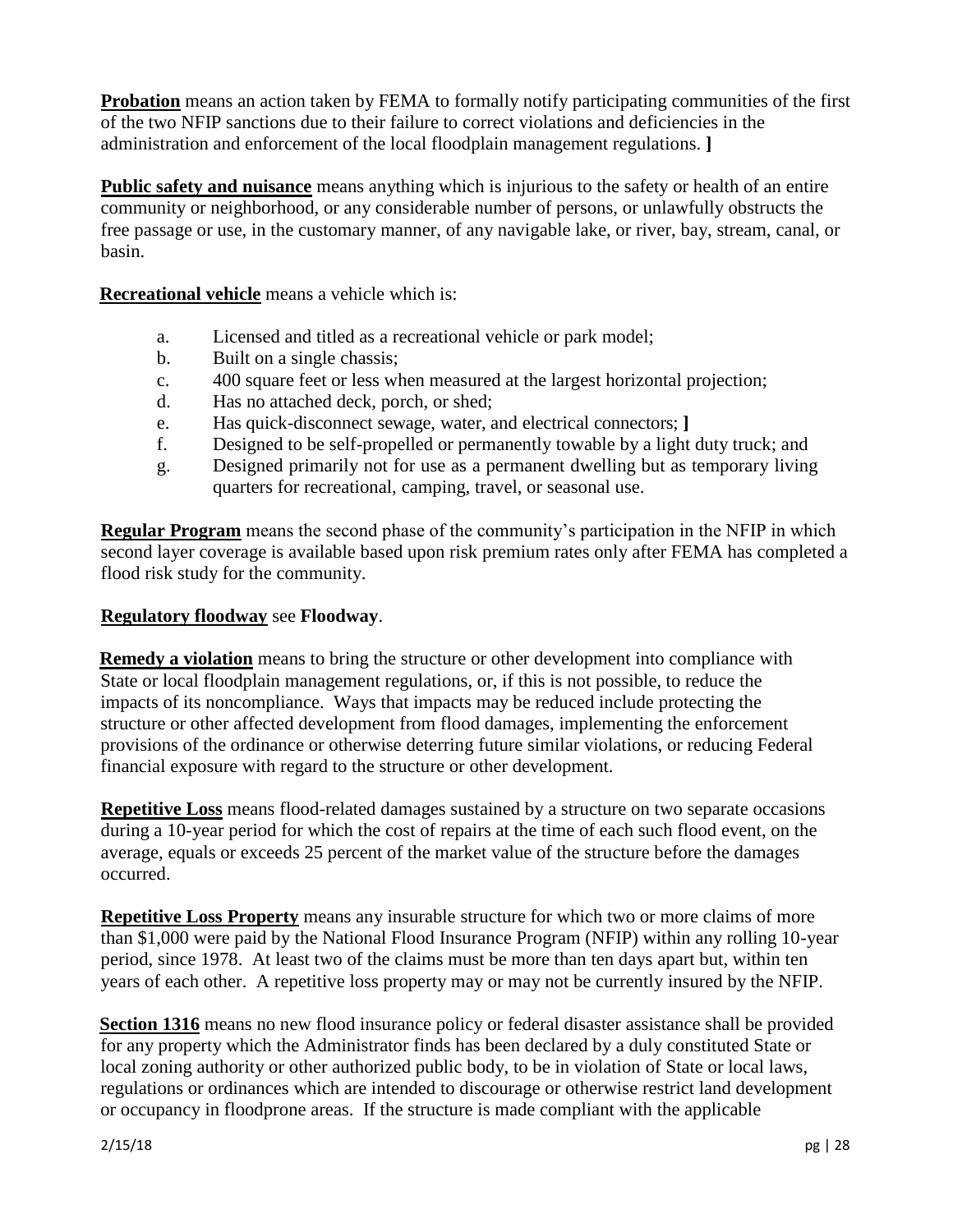community's floodplain management ordinance, then the Section 1316 declaration can be rescinded by the community and flood insurance and disaster assistance eligibility restored.

**Severe Repetitive Loss Structure** means any insured property that has met at least one of the following paid flood loss criteria since 1978, regardless of ownership:

- a. Four or more separate claim payments of more than \$5,000 each (including building and contents payments); or
- b. Two or more separate claim payments (building payments only) where the total of the payments exceeds the current market value of the property.

In either case, two of the claim payments must have occurred within ten years of each other. Multiple losses at the same location within ten days of each other are counted as one loss, with the payment amounts added together.

**Special flood hazard area (SFHA)** means that portion of the floodplain subject to inundation by the base flood and/or flood-related erosion hazards as shown on a FHBM or FIRM as Zones A, AE, AH, AO, AR, AR/AE, AR/AO, AR/AH, AR/A, A99, or VE.

**Start of construction** (for other than new construction or substantial improvements under the Coastal Barrier Resources Act (Pub. L. 97-348)) means the date the development or building permit was issued (includes substantial improvement), provided the actual start of construction, repair, reconstruction, or improvement was within 180 days of the permit date. The actual start means the first placement of permanent construction of the structure (including a manufactured home) on a site, such as the pouring of slabs or footings, installation of piles, construction of columns, or any work beyond the stage of excavation, and includes the placement of a manufactured home on a foundation.

"Permanent construction" does not include initial land preparation, such as clearing, grading and filling; nor does it include the installation of streets and/or walkways; nor does it include excavation for a basement, footings, piers or foundations or the erection of temporary forms; nor does it include the installation on the property of buildings appurtenant to the permitted structure, such as garages or sheds not occupied as dwelling units or part of the main structure. (*NOTE: accessory structures are NOT exempt from any ordinance requirements*). For a substantial improvement, the actual start of construction means the first alteration of any wall, ceiling, floor, or other structural part of a building, whether or not that alteration affects the external dimensions of the building.

**Structure** means a walled and roofed building, including a liquid or gas storage tank, that is principally above ground, as well as a manufactured home.

**Substantial damage** means damage of any origin sustained by a structure whereby the cost of restoring the structure to it before damaged condition would equal or exceed 50 percent of the market value of the structure before the damage occurred. Substantial damage also means flood related damages sustained by a structure on two separate occasions during a 10-year period for which the cost of repairs at the time of each such flood event, on the average, equals or exceeds 25 percent of the market value of the structure before the damages occurred.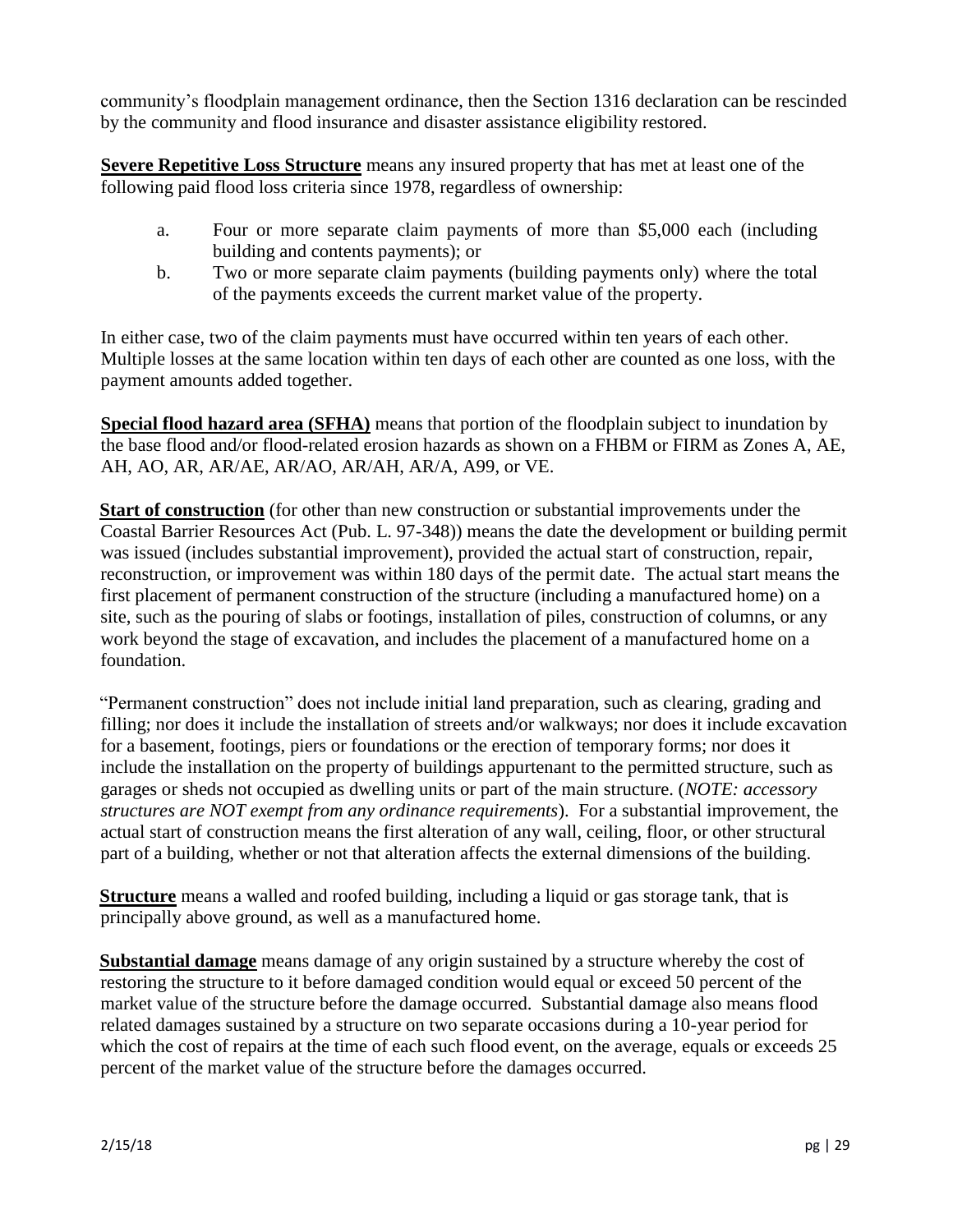**Substantial improvement** means any reconstruction, rehabilitation, addition, or other improvement of a structure, the cost of which equals or exceeds 50 percent of the market value of the structure before the "start of construction" of the improvement. This term includes structures which have incurred "repetitive loss" or "substantial damage", regardless of the actual repair work performed. The market value of the building should be (1) the appraised value of the structure prior to the start of the initial repair or improvement, or (2) in the case of damage, the value of the structure prior to the damage occurring.

For the purposes of this definition, "substantial improvement" is considered to occur when the first alteration of any wall, ceiling, floor, or other structural part of the building commences, whether or not that alteration affects the external dimensions of the building. The term does not, however, include either:

- a. Any project for improvement of a structure to correct existing violations of state or local health, sanitary, or safety code specifications which have been identified by the local code enforcement official and which are the minimum necessary to assure safe living conditions *(provided that said code deficiencies were not caused by neglect or lack of maintenance on the part of the current or previous owners)* or;
- b. Any alteration of a "historic structure", provided that the alteration will not preclude the structure's continued designation as a "historic structure".

**Substantially improved existing manufactured home parks or subdivisions** is where the repair, reconstruction, rehabilitation or improvement of the streets, utilities and pads equals or exceeds 50 percent of the value of the streets, utilities and pads before the repair, reconstruction or improvement commenced.

**Suspension** means the removal, with or without probation, of a participating community from the NFIP because the community failed to adopt and enforce the compliant floodplain management regulations required for participation in the NFIP.

**Variance** is a grant of relief from the requirements of this ordinance which permits construction in a manner otherwise prohibited by this ordinance.

**Variance** means a grant of relief from the requirements of this ordinance which permits construction in a manner otherwise prohibited by this ordinance.

**Violation** means the failure of a structure or other development to be fully compliant with the community's flood plain management regulations. A structure or other development without the elevation certificate, other certifications, or other evidence of compliance required in the Code of Federal Regulations (CFR) §44, Sec. 60.3(b)(5), (c)(4), (c)(10), (d)(3), (e)(2), (e)(4), or (e)(5) and corresponding parts of this ordinance is presumed to be in violation until such time as that documentation is provided.

**Watercourse** means any flowing body of water including a river, creek, stream, or a branch.

**Water surface elevation** means the height, in relation to the National Geodetic Vertical Datum (NGVD) of 1929, the North American Vertical Datum (NAVD) of 1988, (or other datum, where specified) of floods of various magnitudes and frequencies in the floodplains of coastal or riverine areas.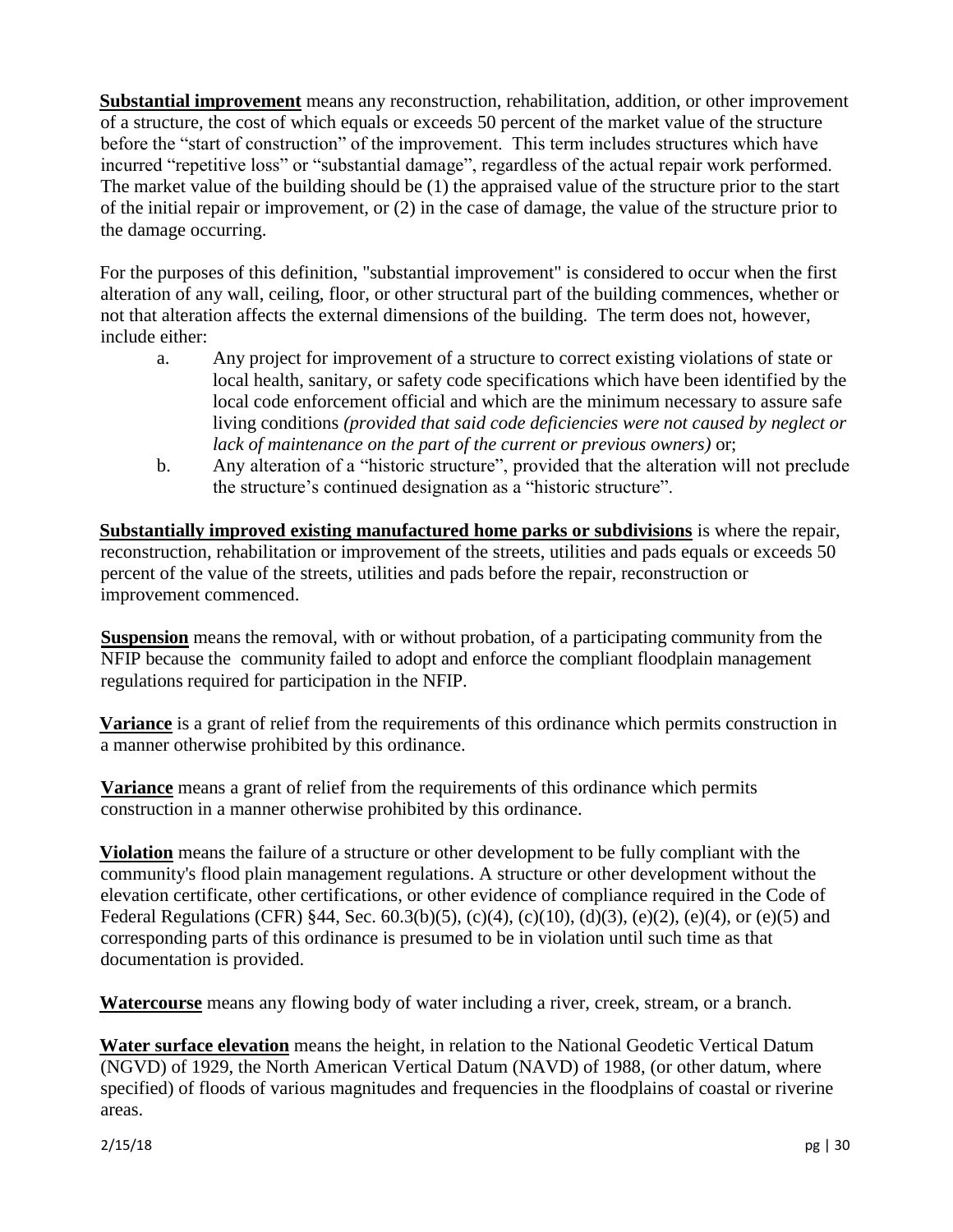**Wet floodproofing** means a method of construction which allows water to enter a structure in such a way that will minimize damage to the structure and its contents. Wet floodproofing is appropriate for functionally dependent use and uses that facilitate open space use by variance only, structures utilized for parking or limited storage, or when all other techniques are not technically feasible. Wet floodproofing shall not be utilized as a method to satisfy the requirements of this ordinance for bringing substantially damaged or improved structures into compliance. Wet floodproofing is not allowed in lieu of complying with the lowest floor elevation requirements for new residential buildings.

**X Zones (shaded)** are areas of 0.2 percent chance flood that are outside of the SFHA subject to the one percent chance flood with average depths of less than one foot, or with contributing drainage area less than one square mile, and areas protected by certified levees from the base flood.

**X Zones (unshaded)** are areas determined to be outside the 0.2 percent chance floodplain.

**Zone** means a geographical area shown on a Flood Hazard Boundary Map or a Flood Insurance Rate Map that reflects the severity or type of flooding in the area.